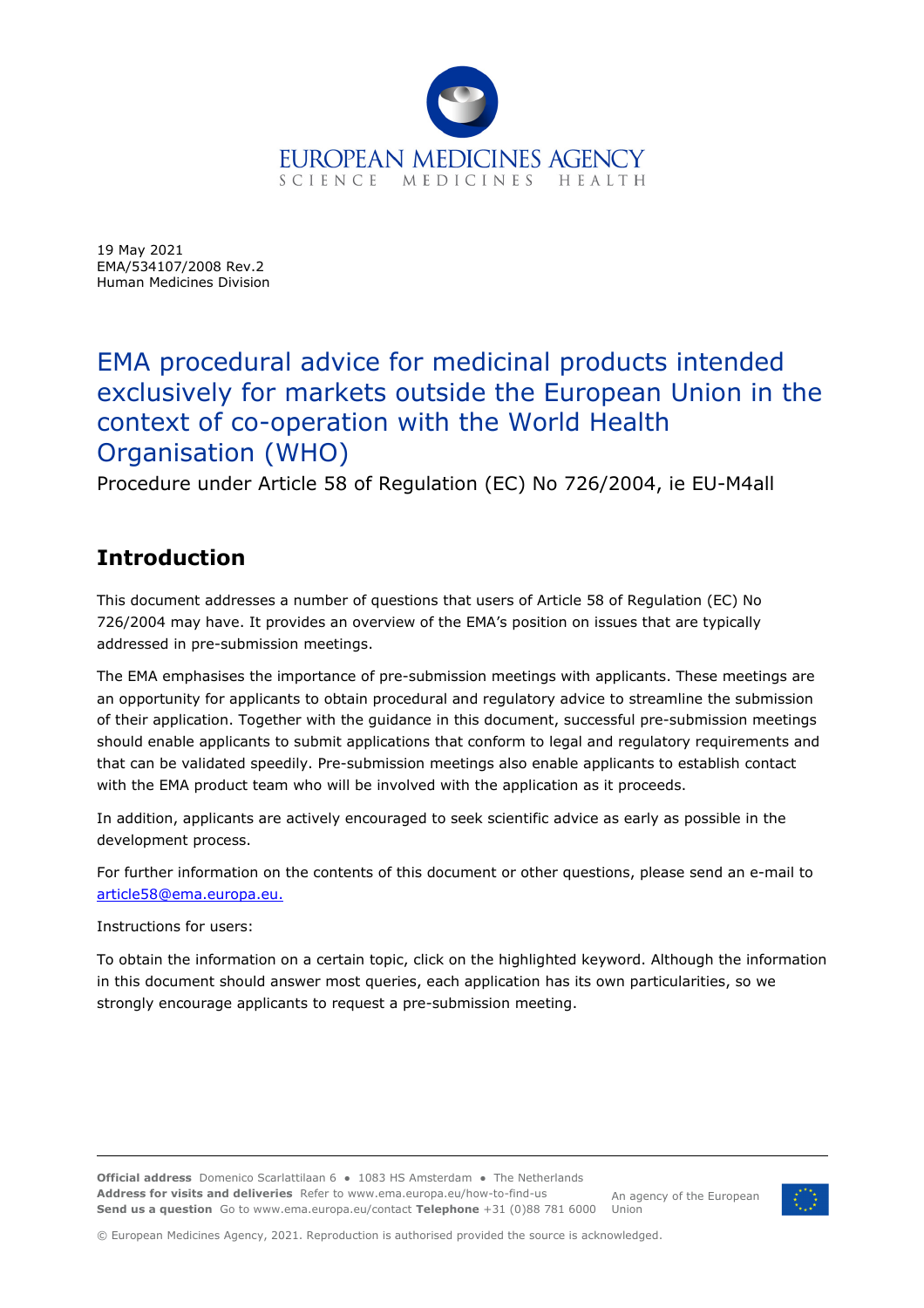| 1. What is the aim of the procedure laid down in Article 58 of Regulation                                                           |
|-------------------------------------------------------------------------------------------------------------------------------------|
|                                                                                                                                     |
| 3. Which medicinal products are eligible for evaluation under Article 58 of                                                         |
| 4. How will data be exchanged between public authorities in the context of                                                          |
|                                                                                                                                     |
|                                                                                                                                     |
|                                                                                                                                     |
|                                                                                                                                     |
|                                                                                                                                     |
|                                                                                                                                     |
| 11. Can an applicant apply for small and medium-sized enterprise (SME)                                                              |
| 12. Can EU-M4all applications benefit from the orphan medicinal status in                                                           |
| 13. What is the difference between scientific advice and a CHMP scientific                                                          |
| 14. How are pre-submission meetings conducted? 10                                                                                   |
| 15. Do the requirements of the paediatric legislation apply to EU-M4all                                                             |
| 16. What types of application can be submitted under EU-M4all                                                                       |
|                                                                                                                                     |
| 18. When to submit my application under the EU-M4all procedure? Should<br>I submit a letter of intent? ………………………………………………………………… 11 |
| 19. Do I need an invented name for my medicinal product? 11                                                                         |
| 20. Do I need to submit mock-ups and specimens? 11                                                                                  |
| 21. Do I have to submit samples together with my application?  12                                                                   |
| 22. Do the QRD templates for product information have to be used?  12                                                               |
| 23. Do scientific opinions under the EU-M4all procedure benefit from data                                                           |
| 24. Should ATC codes and international non-proprietary names agreed by                                                              |
| 25. Can I submit a user testing of the Package Leaflet as part of the EU-                                                           |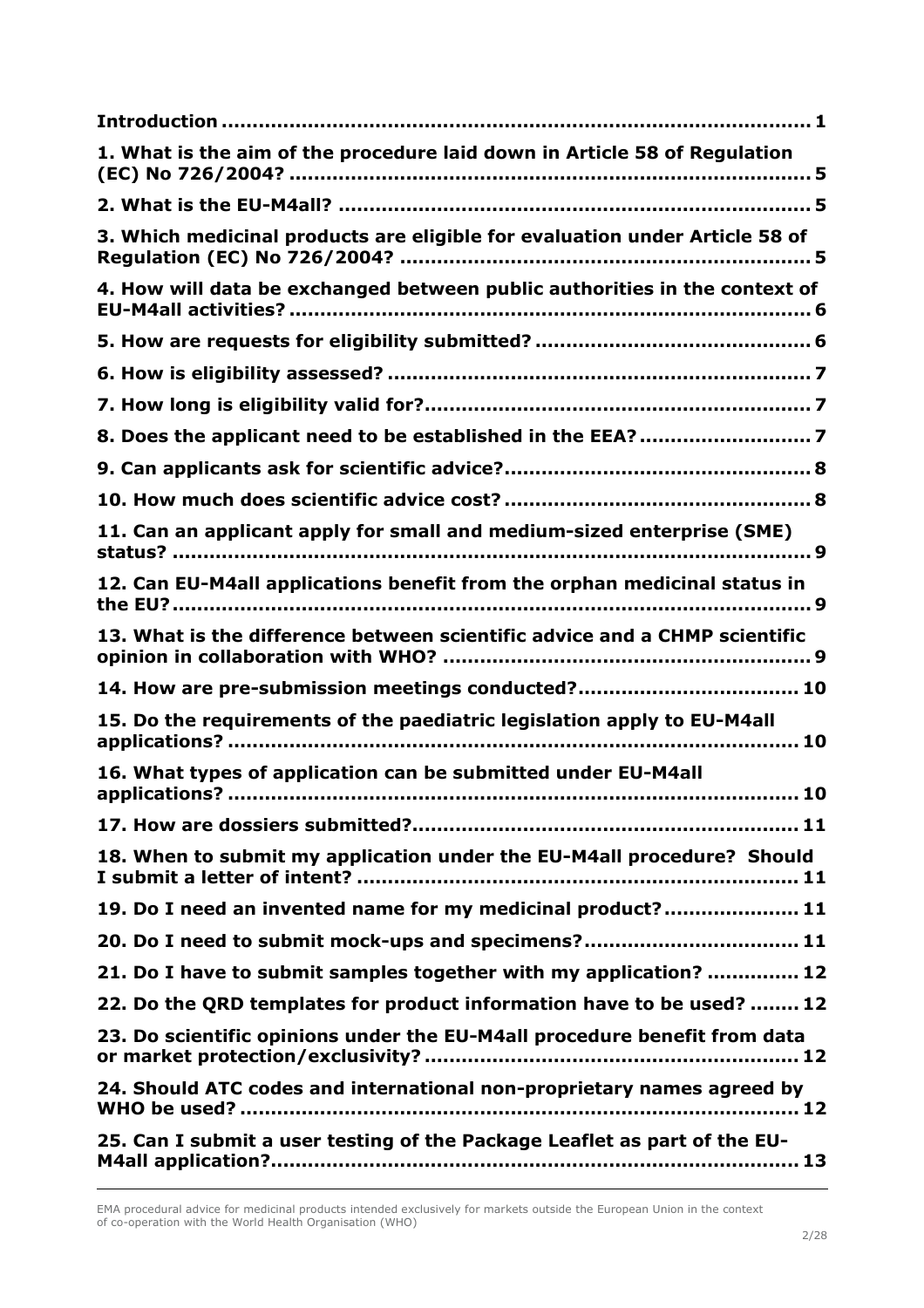| 26. What is the timetable for the validation and the evaluation of                                                                                     |
|--------------------------------------------------------------------------------------------------------------------------------------------------------|
|                                                                                                                                                        |
| 27. Can I ask for a re-examination in case of a negative scientific opinion?                                                                           |
| 28. When and how are the (Co-)Rapporteurs appointed? 15                                                                                                |
| 29. How are experts appointed and how are they involved? 15                                                                                            |
| 30. Can the evaluation of a medicinal product under the EU-M4all procedure                                                                             |
| 31. Can a scientific opinion be subject to specific obligations under EU-                                                                              |
| 32. What is the fee for an application under the EU-M4all procedure?  17                                                                               |
| 33. Is a pharmacovigilance system and risk management plan needed? 17                                                                                  |
| 34. Can I submit an environmental risk assessment in the target markets?                                                                               |
| 35. What information on manufacturers should be provided in an EU-M4all                                                                                |
| 36. Do products need to be tested by an Official Medicines Control                                                                                     |
| 37. When is a good manufacturing practice, a good laboratory practice or<br>good clinical practice inspection needed? How are inspections carried out? |
|                                                                                                                                                        |
| 39. Can I submit active substance master file(s) (ASMF), vaccine antigen                                                                               |
| master file (VAMF) or plasma master file (PMF) for EU-M4all applications ?                                                                             |
| 40. What information is needed for medicinal products that contain or use<br>material of animal or human origin in the manufacturing process? 21       |
| 41. Is a Commission Decision granted after adoption of a scientific opinion                                                                            |
| 42. What is published following a scientific opinion under EU-M4all? 22                                                                                |
| 43. Can the EMA certify scientific opinions under EU-M4all? 23                                                                                         |
| 44. What information do I need to submit after the opinion? 23                                                                                         |
| 45. What are the pharmacovigilance requirements in relation with the EU-                                                                               |
| 46. What to do in case of product defects or batch recalls? 25                                                                                         |
| 47. Can the scientific opinion under EU-M4all be transferred to another                                                                                |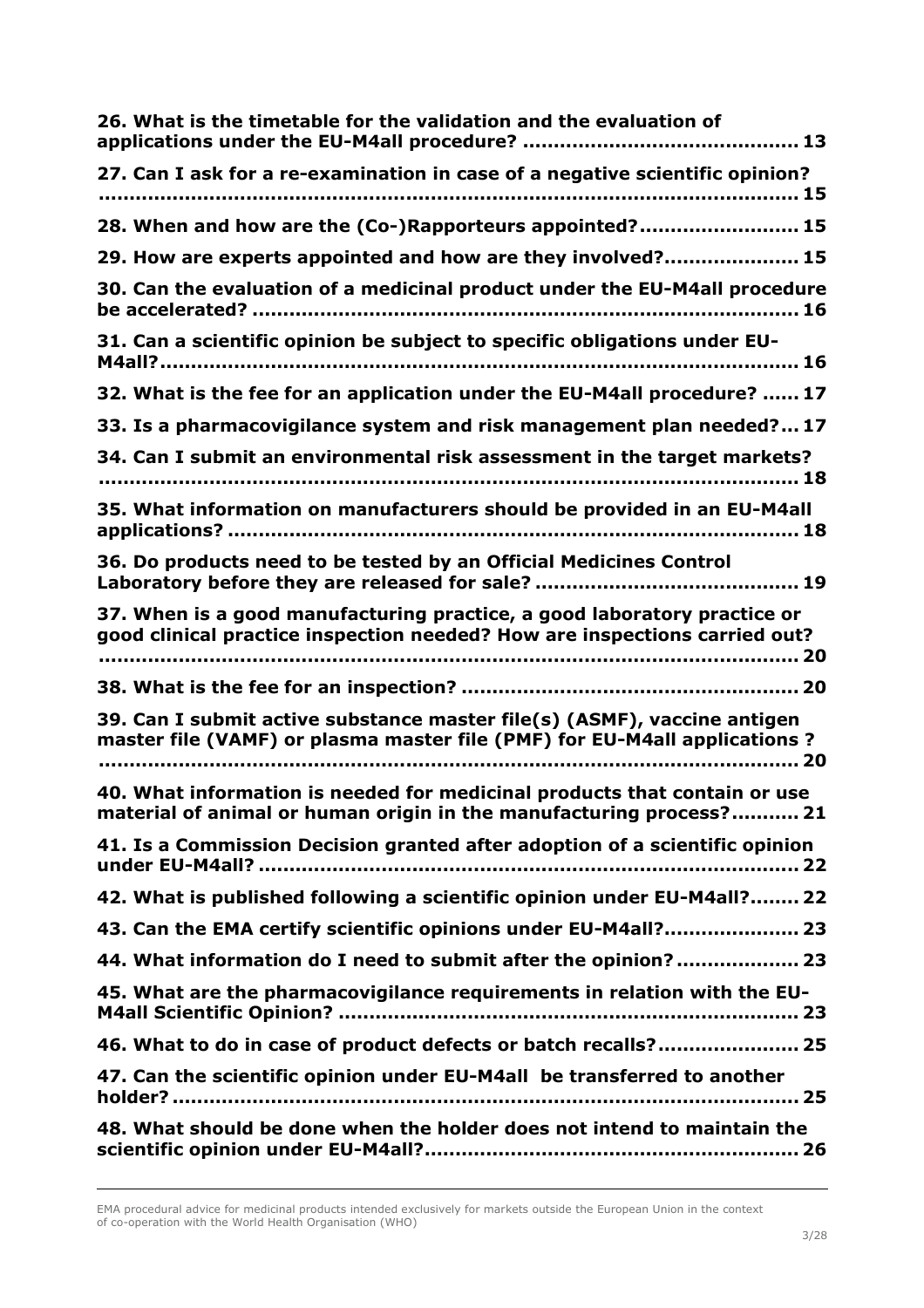| 49. How long is the EU-M4all scientific opinion valid?  26                   |
|------------------------------------------------------------------------------|
| 50. Can I submit a parallel application for EU-M4all opinion and Centralised |
| 51. Is cross-referencing to other application possible in the parallel       |
| 52. Will EU-M4all and EU-MAA follow the same Accelerated Assessment          |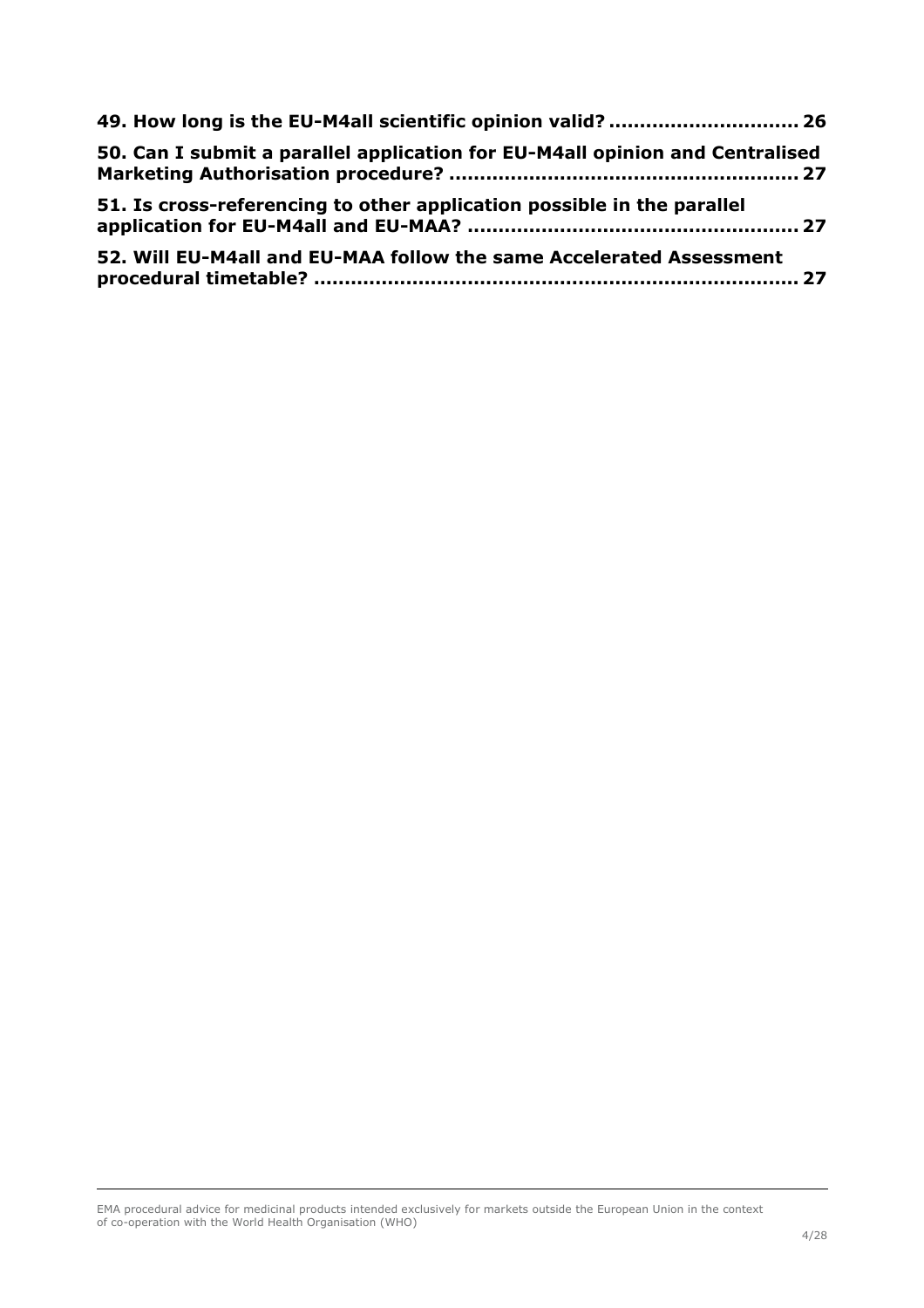## **1. What is the aim of the procedure laid down in Article 58 of Regulation (EC) No 726/2004?**

Article 58 of Regulation (EC) No 726/2004 establishes a mechanism whereby the European Medicines Agency (EMA) may give a scientific opinion, in the context of cooperation with the World Health Organisation (WHO), for the evaluation of certain medicinal products for human use intended exclusively for markets outside the European Union.

Article 58 of the Regulation responds to the need to protect and promote public health and to give scientific assistance to non- EU countries in the context of cooperation with WHO whilst at the same time facilitating rapid access by those countries to important new medicinal products.

For this purpose, an application shall be submitted by the applicant to the Agency; the Committee for Medicinal Products for Human Use (CHMP) will, after consulting the World Health Organisation, draw up a scientific opinion. The CHMP scientific opinion assessment report includes elements on quality, safety and efficacy of the medicinal product and will conclude on the benefit-risk balance and conditions of use based on the intended populations and markets.

The application for this procedure does not exclude a future application for a marketing authorisation in the European Union. Eligible products for EU-M4all may also include new formulations, new pharmaceutical forms or routes of administration of medicinal products already authorised in the European Union, fixed-dose combination products and generic products.

#### **References**

• Regulation (EC) No 726/2004 of the European Parliament and of the Council

#### **2. What is the EU-M4all?**

As of September 2017, the article 58 procedure is now called EU-Medicines4all (EU-M4all). This change is intended to better reflect the global mission to contribute to public health, build capacity and collaborate at international level. To ensure that public health needs are met as a priority, this assessment is done in a collaborative approach with both the World Health Organization (WHO) and national regulatory authorities (NRAs) of countries intending to use the medicine. EU-M4all medicines benefit from the full EMA regulatory toolkit including scientific advice, EMA's PRIME (PRIority MEdicines) scheme and accelerated review, where applicable.

EU-M4all medicines can be included in the WHO Prequalification List through the 'alternative listing procedure' without any further review by the WHO Prequalification Program. The innovative medicines may be eligible for inclusion in WHO treatment guidelines and/or the Expanded Program on Immunization, depending on the available evidence.

### **3. Which medicinal products are eligible for evaluation under Article 58 of Regulation (EC) No 726/2004?**

Medicinal products for human use are eligible for evaluation under Article 58 of Regulation (EC) No 726/2004 if they are intended **exclusively for markets outside the European Union**. Eligible products include medicines that are intended for the prevention or treatment of diseases of major public health interest. They include but are not limited to:

EMA procedural advice for medicinal products intended exclusively for markets outside the European Union in the context of co-operation with the World Health Organisation (WHO)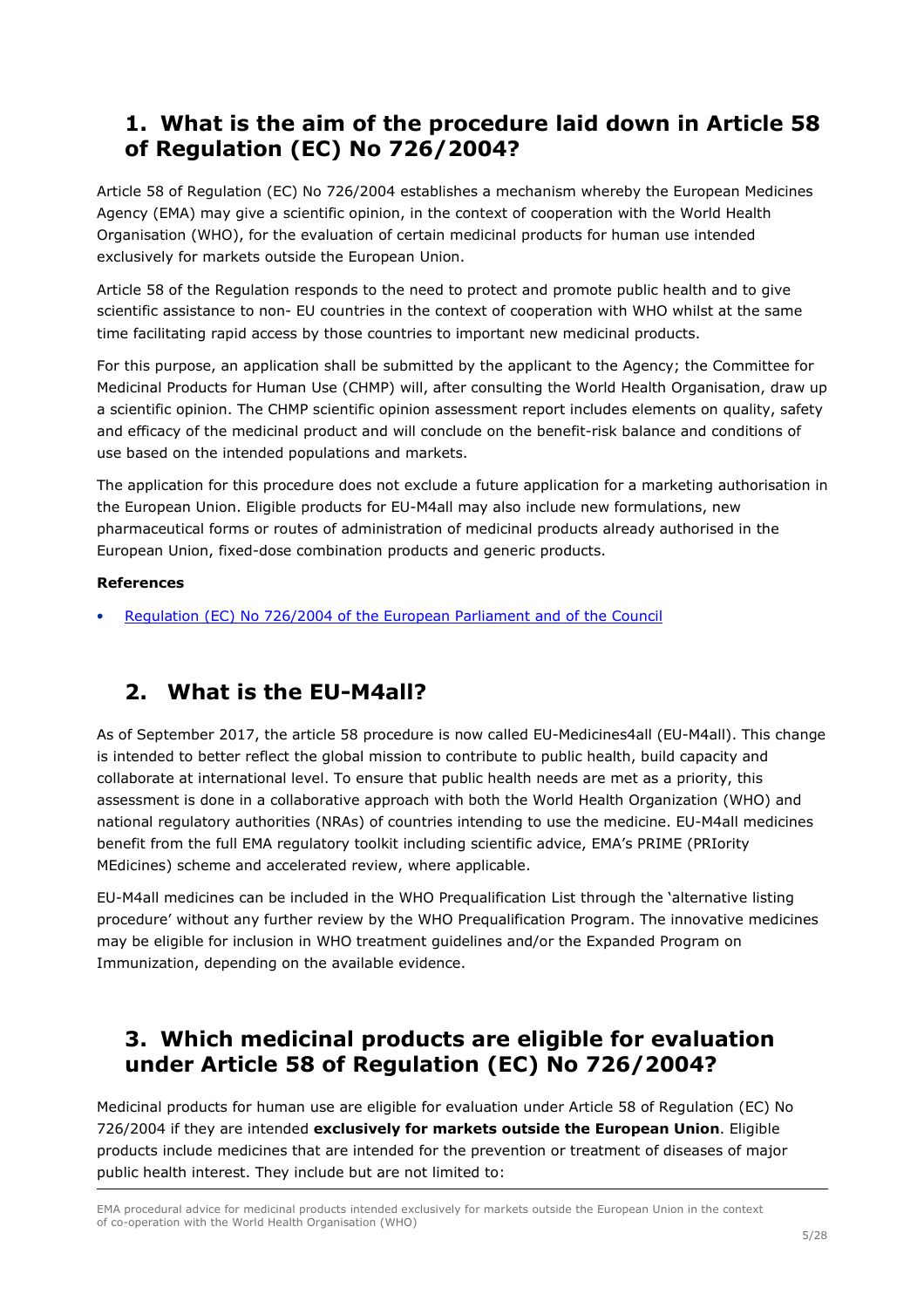- vaccines that are or could be used in the WHO Expanded Program on Immunization (EPI);
- vaccines for protection against a WHO 'public health priority disease';
- vaccines that are part of a WHO-managed stockpile for emergency response;
- medicinal products for WHO target diseases such as human immunodeficiency virus (HIV)/acquired immune deficiency syndrome (AIDS), malaria, tuberculosis, lymphatic filariasis (elephantiasis), trachoma, leishmaniasis, schistosomiasis, African trypanosomiasis (sleeping sickness), onchocerciasis (river blindness), dengue fever, Chagas disease, leprosy and intestinal helminths.

Eligible products may include new formulations, new pharmaceutical forms or routes of administration of medicinal products already authorised in the European Union, fixed-dose combination products and generic products.

Applicants need to request eligibility for evaluation under the EU-M4all for a medicinal product before submitting an application. This request will be evaluated by the EMA's Committee for Medicinal Products for Human Use (CHMP), in collaboration with the WHO.

#### **References**

• Regulation (EC) No 726/2004 of the European Parliament and of the Council

#### **4. How will data be exchanged between public authorities in the context of EU-M4all activities?**

The procedure laid down in Article 58 of Regulation (EC) No 726/2004 implies an exchange of information and data pertaining to eligibility, scientific advice or evaluation between the competent authorities (e.g. EMA and WHO).

The exchanges of confidential information between competent authorities are covered by confidentiality arrangements.

#### **References**

WHO confidentiality arrangements

#### **5. How are requests for eligibility submitted?**

The eligibility request is made using the pre-submission request form, sent to the following address: article58@ema.europa.eu and CPEligibility@ema.europa.eu.

This request is free of charge and includes the following information:

- evidence that the applicant is based in the European Economic Area (EEA), or information of a contact point within the EEA;
- a justification for the product's eligibility for evaluation under the EU-M4all procedure (see question 2). It is recommended that any available epidemiological data on the disease, data on disease burden and a summary of available efficacy or safety data also be submitted;
- a list of the countries in which the applicant intends to market the product;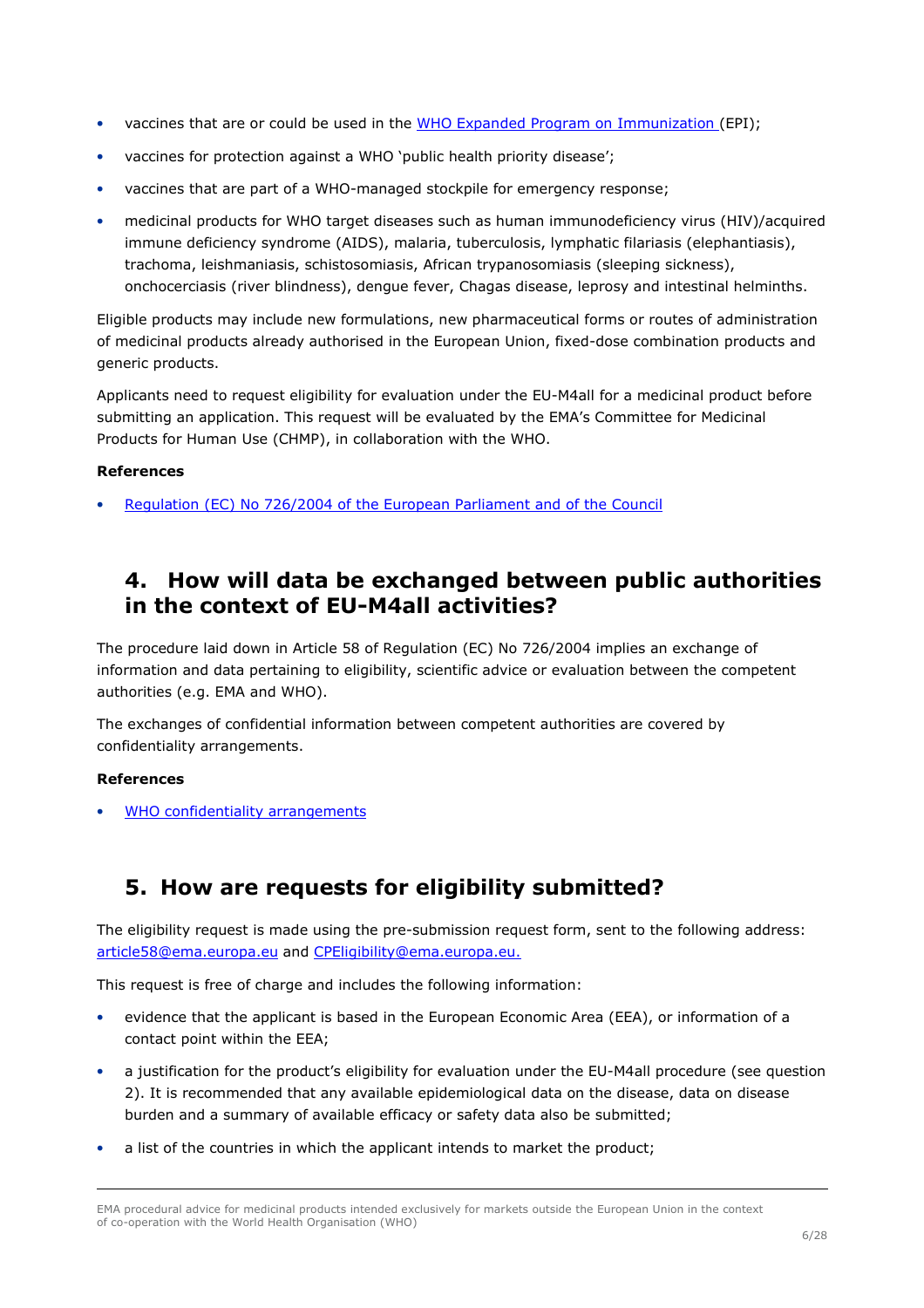- a statement that the applicant does not intend to market the medicinal product in the European Economic Area (EEA);
- a draft summary of product characteristics (SmPC) or a product profile including the proposed classification for the supply of the medicinal product;
- a justification or rationale for accelerated assessment, if appropriate.

Once eligibility has been confirmed, an applicant can request a pre-submission meeting in order to obtain guidance on the procedure.

#### **6. How is eligibility assessed?**

The eligibility of a product for evaluation under the EU-M4all procedure is assessed on a case-by-case basis by the EMA in consultation with the WHO.

Once the EMA has received a valid eligibility request from the applicant, it is sent for consultation to the WHO.

The EMA's Committee for Medicinal Products for Human Use (CHMP) will confirm eligibility taking into account the WHO's position. The outcome of the eligibility evaluation is sent to the applicant and, if eligibility is refused, the reasons are stated.

## **7. How long is eligibility valid for?**

The validity of the eligibility of a medicinal product for evaluation under the EU-M4all procedure will depend on the underlying information in support of the eligibility request. For cases where the epidemiological situation or environment has changed, the Applicant should request a reconfirmation of the eligibility by the EMA and WHO.

In cases where the eligibility was delivered more than 2 years prior to the application, the applicant may be requested to resubmit the eligibility request, and in particular if treatments have been authorised in the meantime or the epidemiological situation has substantially evolved. In order not to delay the nomination of Rapporteurs, and Experts and Observers from target countries nominated by the WHO and which is initiated 7 months before intended submission date, we would advise a reconfirmation request about 9 months prior intended submission date.

The applicant will be notified of the allocated Product Lead (PL) at time of confirmation of eligibility to the EU-M4all procedure. The PL will serve as the main liaison person between the EMA product team, the Rapporteurs and the applicant. The PL, in close co-operation with the other product team members and the Rapporteurs, will ensure that the applicant is kept informed of all aspects related to the EU-M4all procedure evaluation.

#### **8. Does the applicant need to be established in the EEA?**

Applicants or their contact points must be established in the EEA, i.e. in a Member State of the European Union (EU), Norway, Iceland or Liechtenstein. Evidence to support establishment in EEA

EMA procedural advice for medicinal products intended exclusively for markets outside the European Union in the context of co-operation with the World Health Organisation (WHO)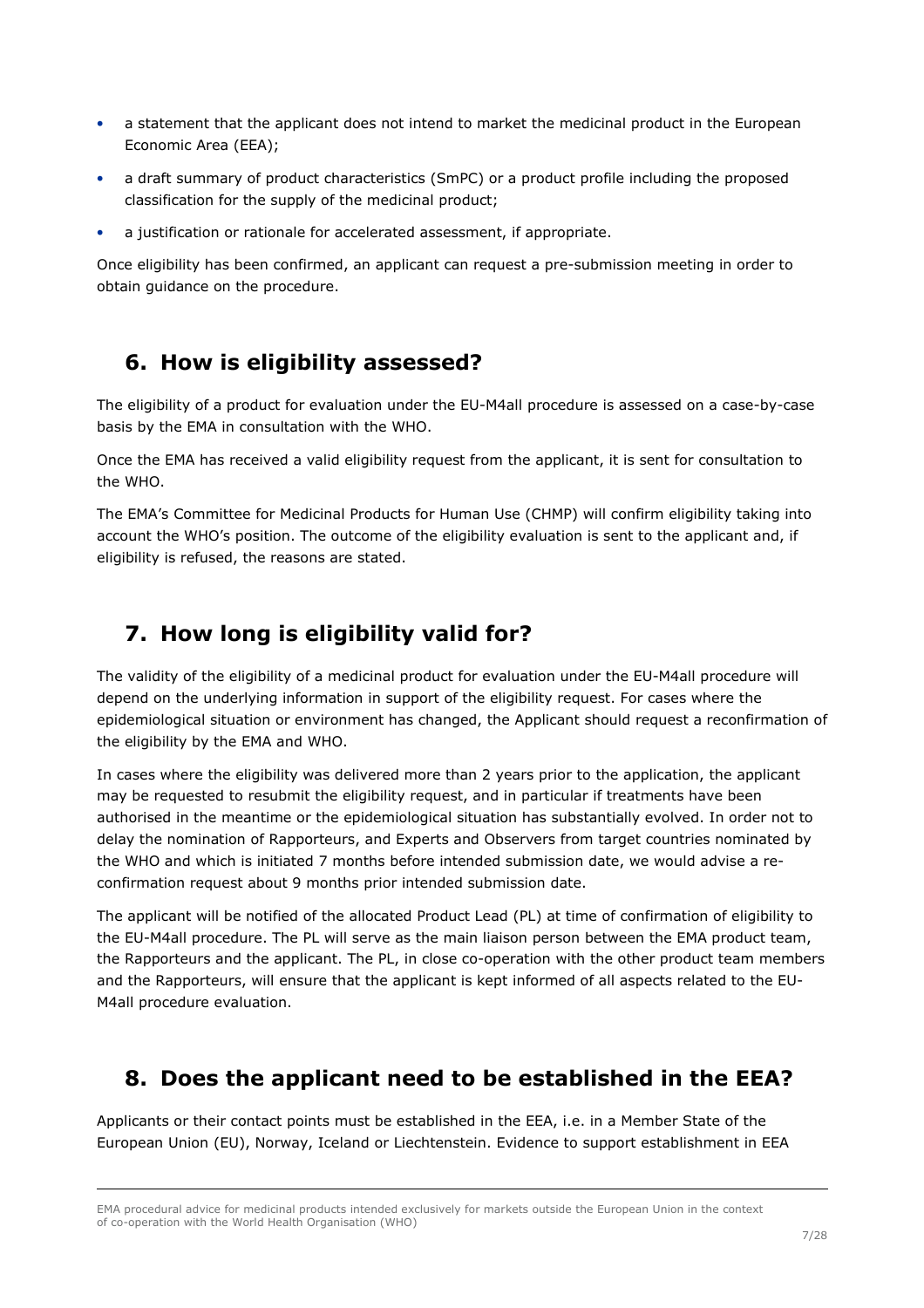must be provided both at the time of submitting an eligibility request and at the time of submission of the application.

# **9. Can applicants ask for scientific advice?**

Yes, applicants are actively encouraged to ask for scientific advice on scientific questions concerning quality, non-clinical and clinical aspects including GCP. Such scientific advice is given by the CHMP's Scientific Advice Working Party (SAWP) and may involve WHO and national regulators. Questions can also be related to adequacy of pharmacovigilance planning and/or risk minimisation measures to be implemented in the countries where the medicinal product is intended to be authorised.

Applicants can request scientific advice during the initial development of a product, before an application for CHMP scientific opinion or after an opinion has been granted.

In order to streamline regulatory activities based on the EU-M4all procedure experts from WHO or regulatory agencies in target countries may participate in the scientific advice procedure. The documentation provided as part of the scientific advice procedure will be circulated to the concerned experts unless specified otherwise by the applicant.

The timeframe for a standard scientific advice procedure is 40 days. This may be extended to 70 days if there is a need for a face-to-face meeting with the applicant.

Further information on the scientific advice procedure and a template for request for scientific advice are available on the EMA website 'Scientific Advice and Protocol Assistance'.

#### **10. How much does scientific advice cost?**

The standard fees for scientific advice will apply for products to be evaluated under the EU-M4all procedure.

Small and medium-sized enterprises (SME) may be able to benefit from fee reductions for this scientific advice (see question 11).

Scientific advice on paediatric questions is free of charge.

Applicants have also the possibility to request a total or partial waiver of the fee, which may be granted by the EMA's Executive Director on the recommendation of the CHMP. Requests for waivers should be sent to the Executive Director with justifications as early as possible, but no later than three months prior to the anticipated date of submission of the application for scientific advice.

For more information on fees, please refer to Fees payable to the European Medicines Agency.

#### **References**

- Fees payable to the European Medicines Agency
- EMA website 'Scientific Advice and Protocol Assistance'

EMA procedural advice for medicinal products intended exclusively for markets outside the European Union in the context of co-operation with the World Health Organisation (WHO)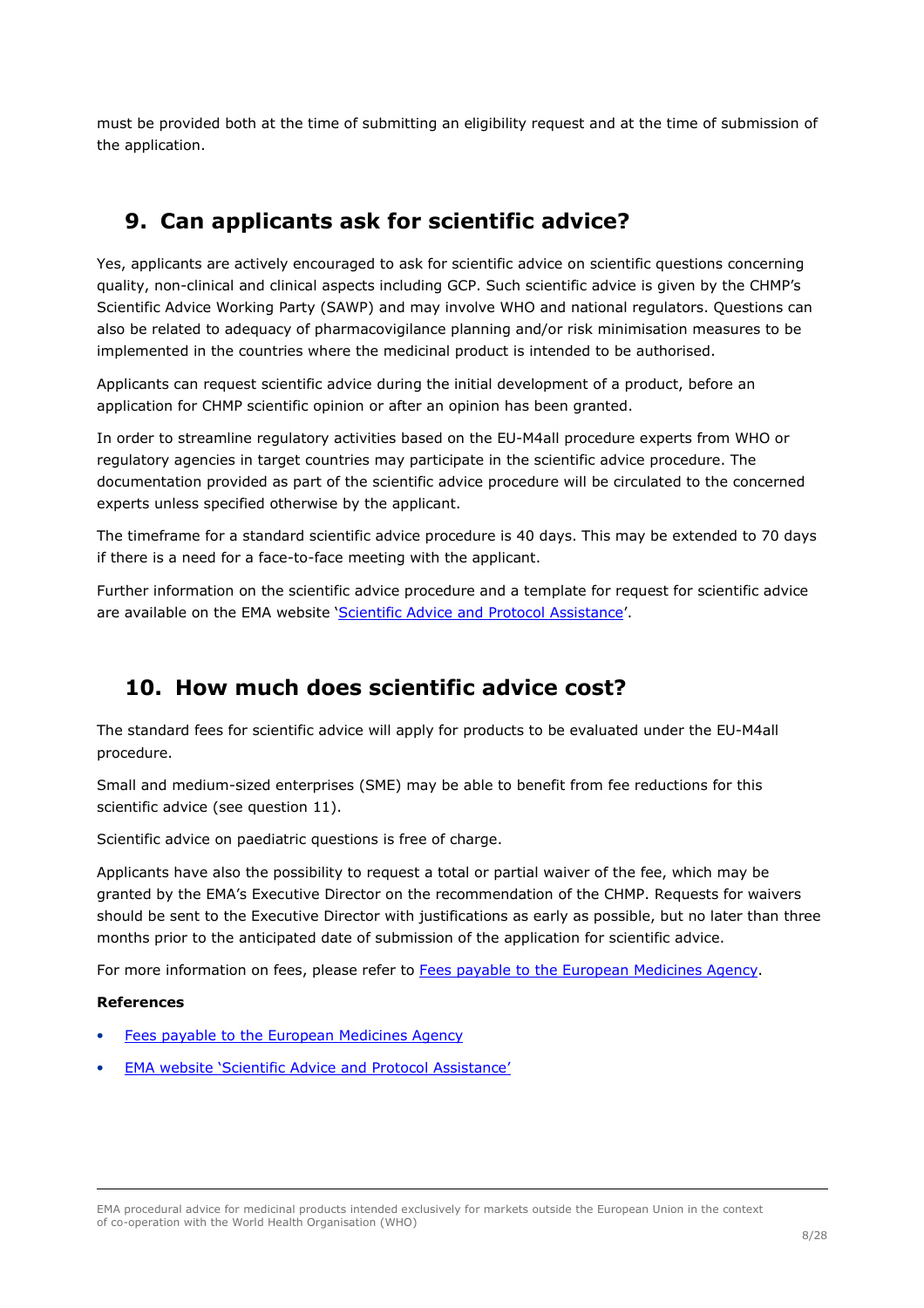### **11. Can an applicant apply for small and medium-sized enterprise (SME) status?**

Applicants can apply for status as a small and medium-sized enterprise (SME). The EMA has set up an 'SME office', which offers assistance for SME status applications as well as financial and administrative assistance to registered SMEs. Details on how to register as an SME with the Agency are available on the EMA website 'Supporting SMEs'.

Fee incentives apply to SMEs established in the EU/EEA. If an enterprise is not yet legally established in the EU/EEA, SME incentives can be accessed through an EU/EEA-established SME. Both the regulatory consultancy and the non-EU/EEA-based company have to be assigned the SME status by the EMA SME office for the incentives to apply.

The fee incentives for SME apply to scientific services described in section 5.1.2 of the 'Explanatory note of fees payable to the European Medicines Agency'. Fee deferrals and conditional fee exemptions do not apply to scientific opinions issued pursuant to Article 58 of Regulation (EC) No 726/2004.

#### **References**

- Regulation (EC) No 2049/2005
- EMA website 'Supporting SMEs'
- Fees payable to the European Medicines Agency

### **12. Can EU-M4all applications benefit from the orphan medicinal status in the EU?**

Orphan medicinal products are intended for the diagnosis, prevention or treatment of life-threatening or very serious conditions that affect no more than 5 in 10,000 people in the European Union. Therefore, for EU-M4all applications intended to be used outside the European Union, the orphan status in the EU does not apply.

### **13. What is the difference between scientific advice and a CHMP scientific opinion in collaboration with WHO?**

**Scientific advice** is a service whereby an applicant / opinion holder can ask questions to the CHMP regarding pre- and post-marketing development of a medicinal product. This advice can be sought either on the initial development or any subsequent development, in order to raise scientific questions pertaining to the scientific strategy chosen. The scientific advice provided allows the applicant / scientific opinion holder to take into consideration the CHMP views when generating data that later will become part of an application for or an update of a scientific opinion issued under the EU-M4all procedure.

**A scientific opinion under the EU-M4all procedure** is adopted by the CHMP, in collaboration with WHO based on the evaluation of an application submitted to the EMA and containing data on the quality, safety and efficacy of the medicinal product to support the licensing by third countries; the CHMP opinion concludes on the benefit-risk balance of the medicinal product applied for.

EMA procedural advice for medicinal products intended exclusively for markets outside the European Union in the context of co-operation with the World Health Organisation (WHO)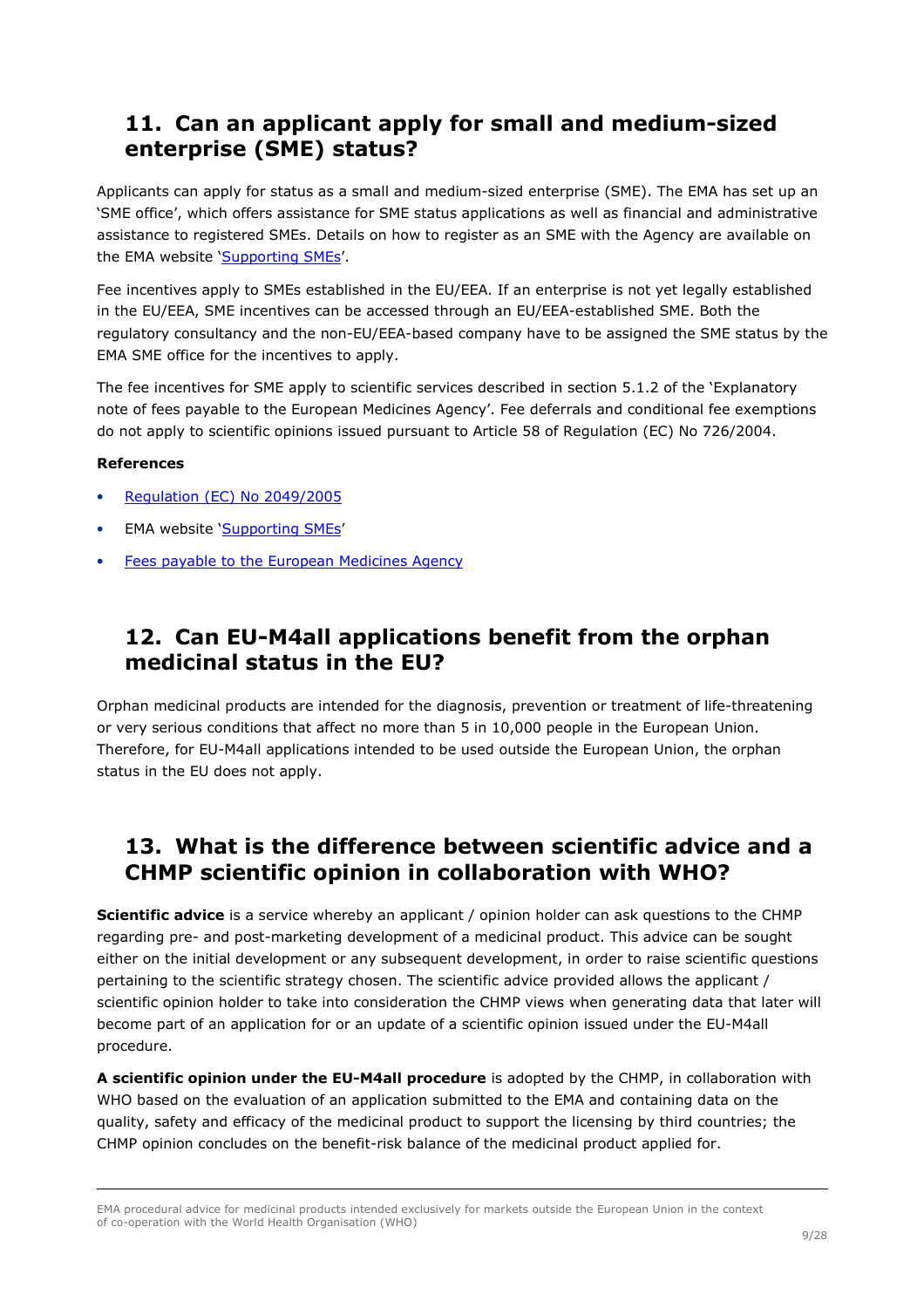### **14. How are pre-submission meetings conducted?**

The pre-submission meetings are important steps in the product development and the regulatory process. They relate to the preparation of the submission of the application for a scientific opinion under the EU-M4all procedure. Successful pre-submission meetings should enable applicants to submit applications in conformity with the legal and regulatory requirements, for a subsequent smooth evaluation. These meetings will enable applicants to establish contact with the EMA staff members who will be involved in the evaluation of their medicinal product. For more information, please see the EMA pre-authorisation procedural advice for users of the centralised procedure, Question 'How is a marketing authorisation application pre-submission meeting?'**.** 

#### **References**

• 'Pre-submission request form'

### **15. Do the requirements of the paediatric legislation apply to EU-M4all applications?**

As most medicinal products submitted under the EU-M4all procedure are going to be used in children, applicants are encouraged to discuss the development of their products for the paediatric population in a scientific advice procedure. Scientific advice on paediatric questions is free of charge.

However, the requirements of the paediatric legislation (Regulation (EC) No 1901/2006) do not apply to EU-M4all applications. There is no requirement for the Applicant to agree a paediatric investigation plan with the Agency.

#### **References**

• Regulation (EC) No 1901/2006

### **16. What types of application can be submitted under EU-M4all applications?**

The following types of application can be submitted under the EU-M4all procedure:

- full applications<sup>1</sup>;
- well-established use applications<sup>2</sup>;
- fixed combination applications<sup>3</sup>;
- informed consent applications<sup>4</sup>;
- generic applications<sup>5</sup>;

<sup>1</sup> As described in Article 8(3) of Directive 2001/83/EC.

<sup>2</sup> As described in Article 10a of Directive 2001/83/EC.

<sup>3</sup> As described in Article 10b of Directive 2001/83/EC.

<sup>4</sup> As described in Article 10c of Directive 2001/83/EC.

<sup>5</sup> As described in Article 10(1) of Directive 2001/83/EC.

EMA procedural advice for medicinal products intended exclusively for markets outside the European Union in the context of co-operation with the World Health Organisation (WHO)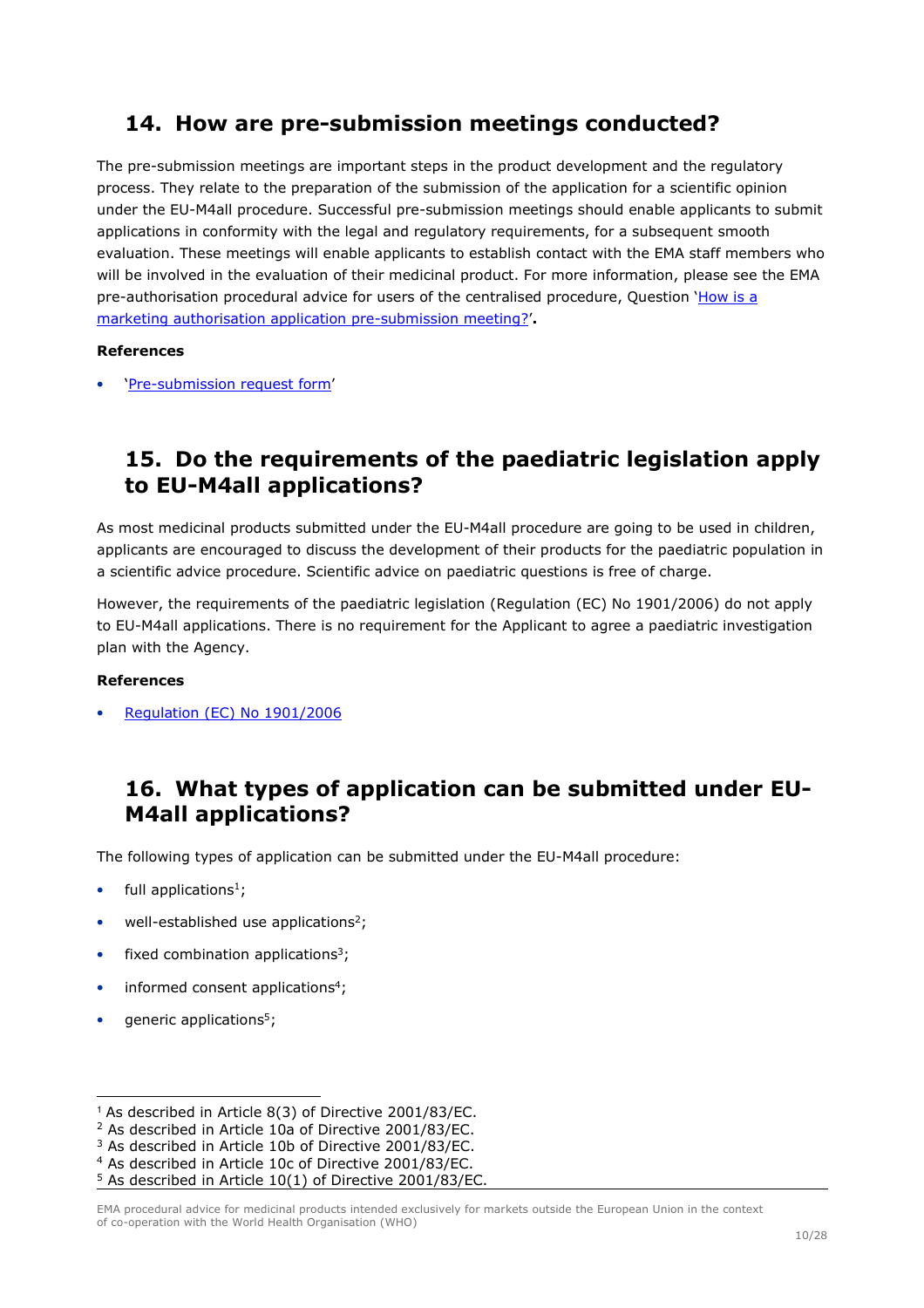- hybrid applications $6$ ;
- similar biological applications<sup>7</sup>.

The type of application needs to be identified in the application form at the time of submission.

For further information on the different types of application and the related legal requirements see Notice to Applicants, Volume 2A, Chapter 1, section 5.

#### **17. How are dossiers submitted?**

For information on the submission requirements and the validation process, please refer to the EMA pre-authorisation procedural advice for users of the centralised procedure, Question 'How and to whom shall I submit my dossier?.

Applicants should use the specific application form for a scientific opinion under the EU-M4all procedure available at the EMA webpage 'EU-M4all application form'.

#### **18. When to submit my application under the EU-M4all procedure? Should I submit a letter of intent?**

For information on when the application should be submitted and the dates of CHMP meetings please refer to the EMA pre-authorisation procedural advice for users of the centralised procedure, Question 'When should I submit my marketing authorisation application'.

## **19. Do I need an invented name for my medicinal product?**

An invented name is not required for products submitted under the EU-M4all procedure and therefore the Name Review Group will not be consulted.

Applicants are recommended to liaise with the local authorities where the medicinal product is intended to be authorised to ensure compliance with the applicable national legislation.

## **20. Do I need to submit mock-ups and specimens?**

Mock-ups or specimens do not need to be submitted *a priori* for EU-M4all applications. Applicants should ensure the adequacy of the information on the labelling and the package leaflet, as well as its readability.

Applicants should liaise with the local authorities where the medicinal product is intended to be authorised to ensure compliance with the applicable national legislation.

<sup>6</sup> As described in Article 10(3) of Directive 2001/83/EC. <sup>7</sup>As described in Article 10(4) of Directive 2001/83/EC.

EMA procedural advice for medicinal products intended exclusively for markets outside the European Union in the context of co-operation with the World Health Organisation (WHO)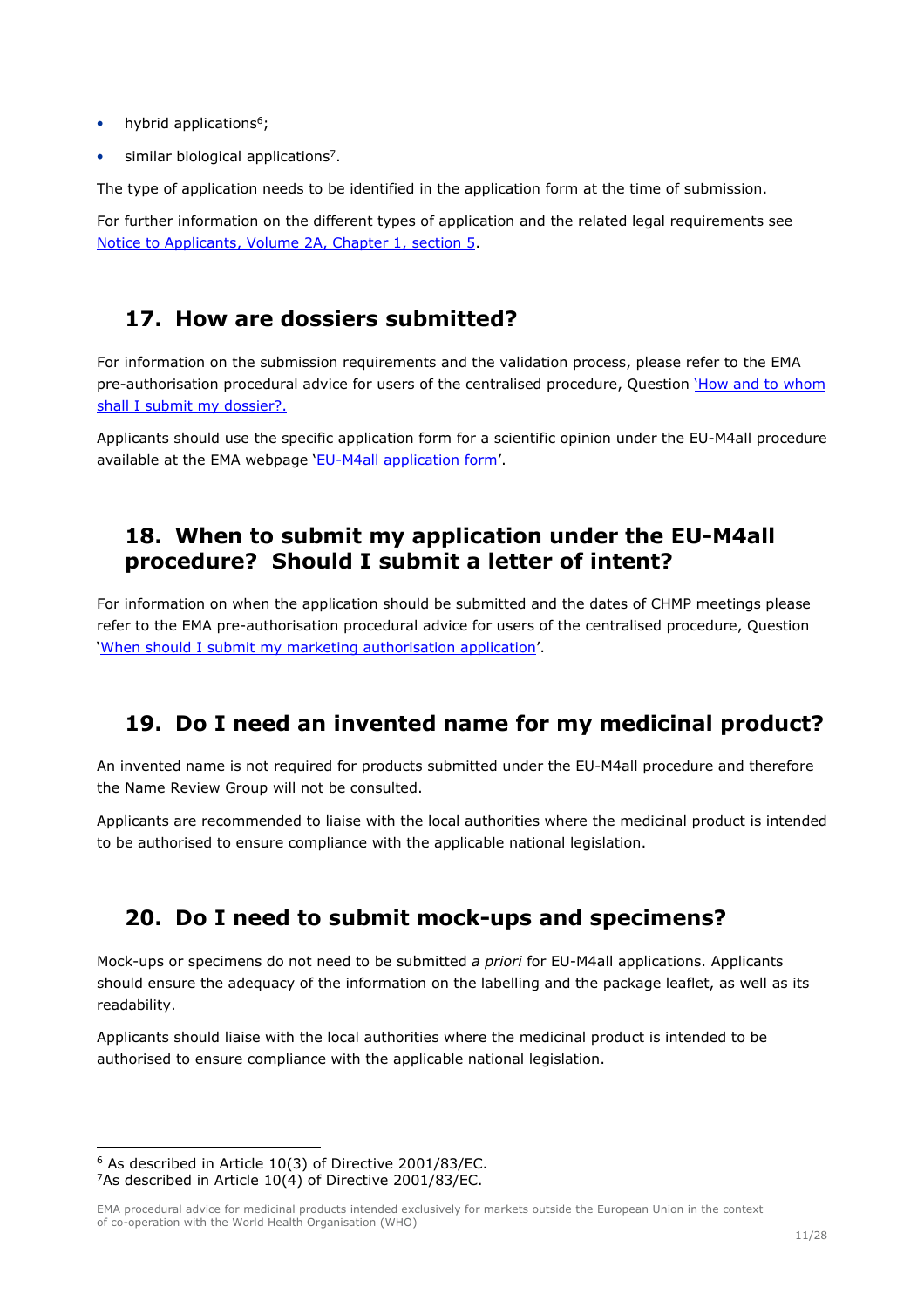#### **21. Do I have to submit samples together with my application?**

Samples for testing the proposed medicinal product are not required at the time of submission of the application.

The CHMP may however request the testing of samples of the medicinal product and/or its ingredients during the assessment of the application.

In this case, the (Co-)Rapporteur will specify a test protocol (type of samples, number of samples, number of batches, testing to be performed and methods and specifications to be used) and agree with the Agency which Official Medicines Control Laboratory (OMCL) or other laboratories designated for this purpose by a Member State will carry out the required testing.

Sampling and testing will be co-ordinated by the Agency in collaboration with the European Directorate for the Quality of Medicines and Healthcare (EDQM).

The results of the tests are reported to the Agency, (Co-)Rapporteur and the CHMP for consideration for the finalisation of the CHMP assessment report.

#### **22. Do the QRD templates for product information have to be used?**

It is recommended that the product information is submitted in line with the English QRD templates. Only the English product information will be reviewed in the EU-M4all applications.

Applicants should liaise with the local authorities where the medicinal product is intended to be authorised in order to ensure compliance of the product information with the applicable national legislation.

#### **References**

• EMA Homepage 'Quality Review of Documents'

#### **23. Do scientific opinions under the EU-M4all procedure benefit from data or market protection/exclusivity?**

Rules on data and market protections for EU marketing authorisations in Regulation (EC) No 726/2004 and Directive 2001/83/EC, as well as rules on market exclusivity foreseen in Regulation (EC) No 141/2000 do not apply to scientific opinions provided under EU-M4all.

### **24. Should ATC codes and international non-proprietary names agreed by WHO be used?**

ATC codes and international non-proprietary names (INNs), when available, should be used in the EU-M4all applications.

EMA procedural advice for medicinal products intended exclusively for markets outside the European Union in the context of co-operation with the World Health Organisation (WHO)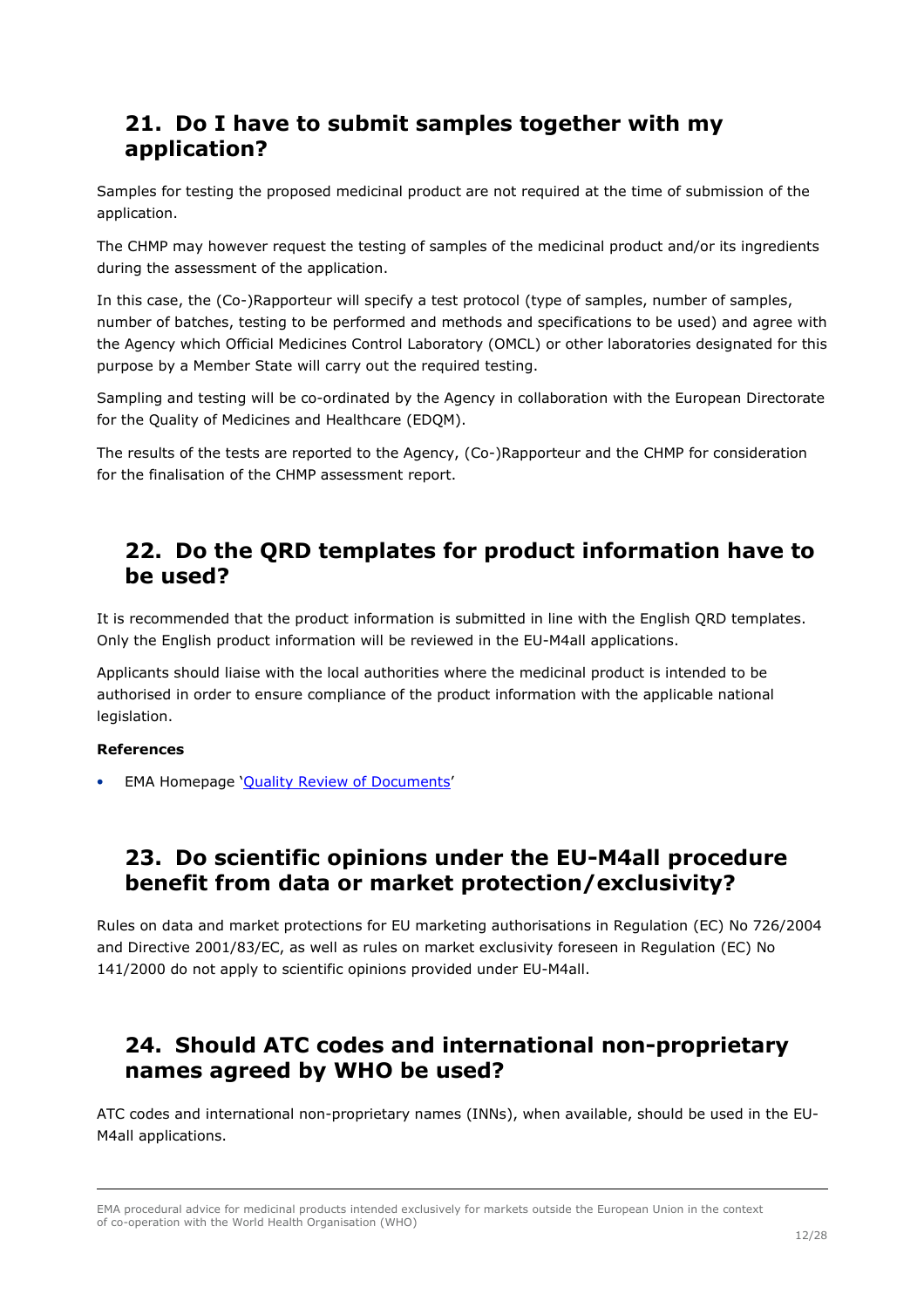### **25. Can I submit a user testing of the Package Leaflet as part of the EU-M4all application?**

Submission of the results of a user testing of the Package Leaflet in the EU-M4all application is recommended to ensure the adequacy and the readability of the design and content of the package leaflet.

Applicants should liaise with the local authorities where the medicinal product is intended to be authorised in order to ensure compliance of the package leaflet with the applicable national requirements.

### **26. What is the timetable for the validation and the evaluation of applications under the EU-M4all procedure?**

The validation process and the evaluation procedure by the CHMP for EU-M4all applications follow by analogy the same steps and timeframes as the centralised marketing authorisation procedure. As the evaluation is conducted in partnership with WHO, the WHO experts will provide input to the procedure. The WHO experts and observers from authorities of target countries nominated by WHO may attend CHMP plenary and any other discussions on the products being assessed.

Details on the validation procedure can be found in the EMA pre-submission guidance Question 'How and to whom should I submit my dossier?' and Question 'How are initial Marketing Authorisation Applications validated at the EMA?'

Once the application is validated and provided the Rapporteurs confirmed the reception of the dossier, the EMA will start the procedure at the monthly starting date published on the EMA website.

The timetable prepared by the EMA in consultation with the (Co-)Rapporteur is adopted by the CHMP. The EMA ensures that the CHMP scientific opinion is given within 210 days.

| <b>Day</b>                                       | <b>Action</b>                                                                                                                                                                                                                                                                                                                             |
|--------------------------------------------------|-------------------------------------------------------------------------------------------------------------------------------------------------------------------------------------------------------------------------------------------------------------------------------------------------------------------------------------------|
| 1                                                | Start of the procedure                                                                                                                                                                                                                                                                                                                    |
| 80                                               | Receipt of the assessment reports from the Rapporteur and Co-Rapporteur by CHMP<br>members and the EMA. EMA sends the assessment reports to the applicant, making<br>it clear that they only set out the preliminary conclusions, that they are sent for<br>information only and that they do not represent the position of the CHMP yet. |
| 94                                               | PRAC Rapporteur circulates the RMP assessment report, focusing on the prospective<br>planning aspects: pharmacovigilance plan and risk minimisation measures, and<br>proposed RMP list of questions (LoQ). EMA sends also the PRAC Rapporteur AR to the<br>applicant.                                                                     |
| 100                                              | (Co-)Rapporteurs, other PRAC and CHMP Committee members, WHO experts and<br>EMA send comments (including peer reviewers).                                                                                                                                                                                                                 |
| 101-104<br>(step<br>exceptionally<br>applicable) | PRAC adopts PRAC RMP assessment overview and PRAC Advice for D120 LoQ (PRAC<br>discussion and adoption of advice during the 1st assessment phase is only envisaged<br>for a minority of applications such as ATMP, PUMA or products assessed under<br>accelerated assessment).                                                            |

The standard timetable for the evaluation of an application for a CHMP scientific opinion is below:

EMA procedural advice for medicinal products intended exclusively for markets outside the European Union in the context of co-operation with the World Health Organisation (WHO)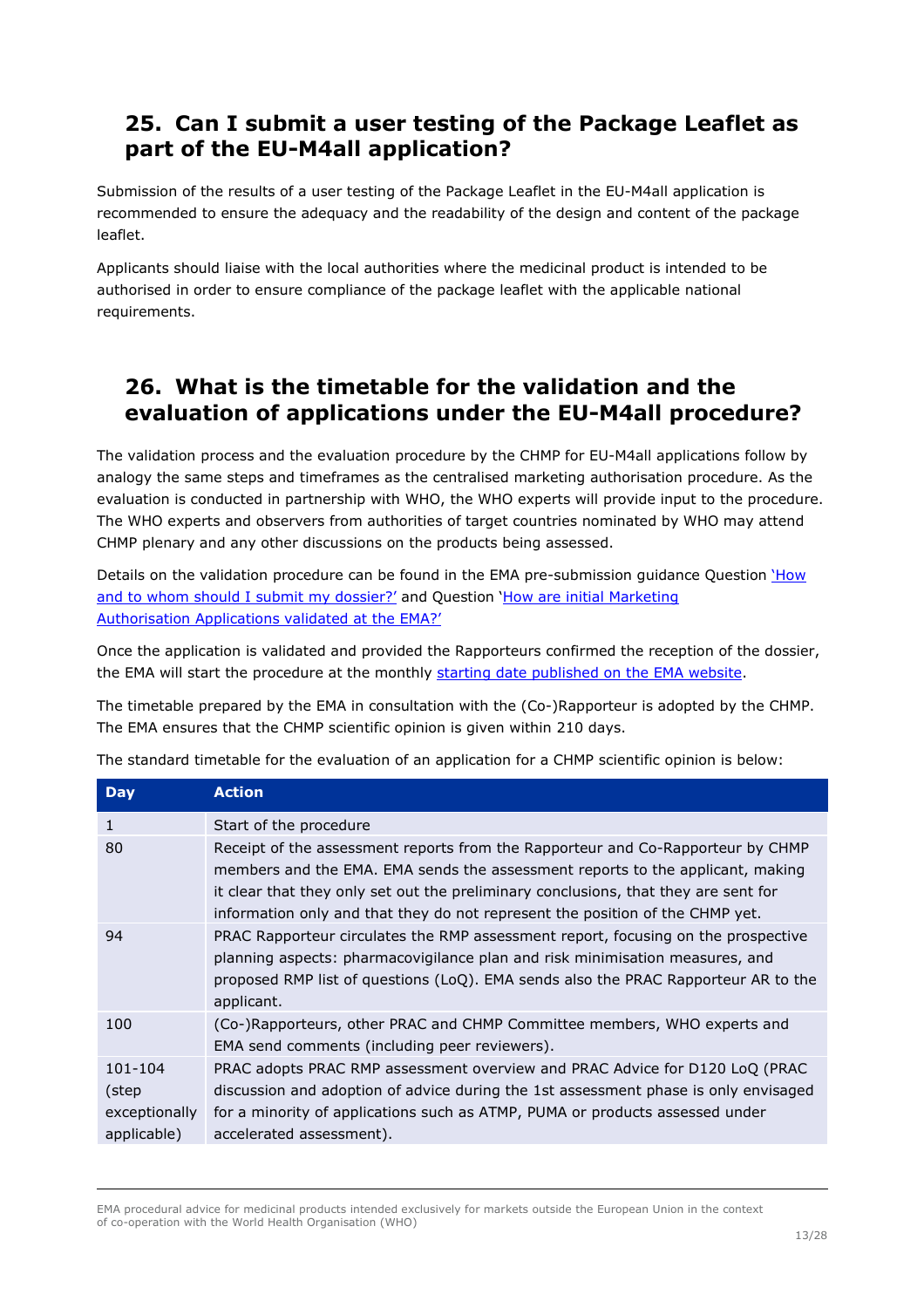| <b>Day</b> | <b>Action</b>                                                                                                                                                                                                                                                                                      |
|------------|----------------------------------------------------------------------------------------------------------------------------------------------------------------------------------------------------------------------------------------------------------------------------------------------------|
| 115        | Receipt of draft list of questions (including the CHMP recommendation and scientific<br>discussions) from the Rapporteur and Co-Rapporteur, as discussed with the peer<br>reviewers, together with the PRAC RMP assessment overview and PRAC Advice, by<br>CHMP members, WHO Experts, and the EMA. |
| 120        | Adoption of the LoQ, overall conclusions and review of the scientific data by the<br>CHMP. The EMA sends these to the applicants and WHO Experts.<br>At the latest by Day 120, adoption by CHMP of request for GMP/GLP/GCP inspection,<br>if necessary (Inspection procedure starts).              |

By analogy to the evaluation of centralised marketing authorisation applications, the same time is allowed for applicants for the clock stop at D120 to respond to the list of questions and list of outstanding issues (EMEA/75401/2006 Rev. 2).

Responses are submitted by the applicant at day 121, including a revised summary of product characteristics (SmPC), labelling and Package Leaflet in English. The clock is restarted.

After receipt of the responses, CHMP adopts a timetable for the evaluation of the responses. The standard timetable is as follows:

| <b>Day</b> | <b>Action</b>                                                                                                                                                                                                                                                                                                                                                                                                                                                                                                                                                                      |
|------------|------------------------------------------------------------------------------------------------------------------------------------------------------------------------------------------------------------------------------------------------------------------------------------------------------------------------------------------------------------------------------------------------------------------------------------------------------------------------------------------------------------------------------------------------------------------------------------|
| 157        | Receipt of joint response assessment report from the CHMP (Co-)Rapporteurs and PRAC<br>Rapporteur by CHMP, PRAC members and the EMA. EMA sends the joint assessment<br>report to the applicant, WHO Experts, making it clear that it only sets out their<br>preliminary conclusions, that it is sent for information only and that it does not represent<br>the position of CHMP yet.<br>Where applicable, inspection is carried out.<br>EMA/QRD sub-group meeting for the review of English product Information with<br>participation of the applicant (optional) around day 165. |
| 166        | PRAC adopts PRAC assessment overview and PRAC Advice for D180 LoOI.                                                                                                                                                                                                                                                                                                                                                                                                                                                                                                                |
| 170        | Deadline for comments on joint assessment report from CHMP members and WHO<br>Experts. The CHMP Rapporteur will integrate the various contributions and views in the<br>draft List of outstanding issues.                                                                                                                                                                                                                                                                                                                                                                          |
| 180        | CHMP discussion and decision on the need for adoption of a LoOI and/or on whether the<br>applicant will need to attend an oral explanation.<br>Submission of the final inspection report to EMA, Rapporteur and Co-Rapporteur by the<br>inspections team, if applicable.<br>CHMP adopts the LoOI as well as the overall conclusions and review of the scientific data<br>to be sent to the Applicant by the EMA.                                                                                                                                                                   |
| 181        | Clock is restarted with submission of responses or oral explanation.<br>Oral explanation takes place (if needed).                                                                                                                                                                                                                                                                                                                                                                                                                                                                  |
| 194        | The CHMP (Co)-Rapporteurs/ PRAC Rapporteur assess the applicant's responses including<br>the RMP aspects in a joint assessment report.<br>A PRAC discussion is not foreseen at this stage.                                                                                                                                                                                                                                                                                                                                                                                         |
| 200        | PRAC and CHMP Committee members, WHO experts and EMA send comments on the<br>assessment report.                                                                                                                                                                                                                                                                                                                                                                                                                                                                                    |
| 204        | The updated AR is circulated to the PRAC and CHMP Committee members, WHO experts<br>and EMA.                                                                                                                                                                                                                                                                                                                                                                                                                                                                                       |
| By 210     | Adoption of CHMP scientific opinion and assessment report.                                                                                                                                                                                                                                                                                                                                                                                                                                                                                                                         |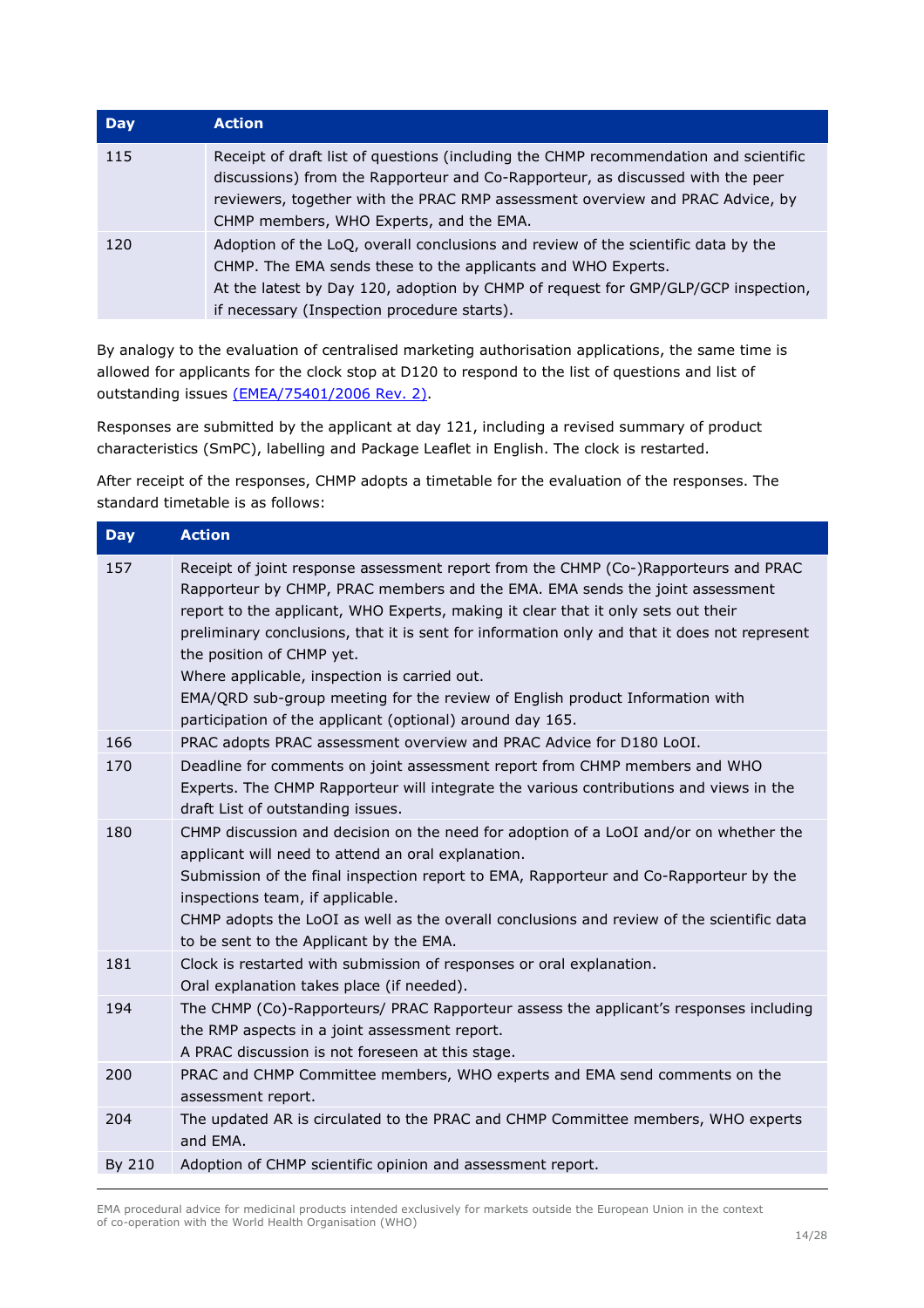The above timetable will be reduced in case of accelerated assessment. Please refer to the EMA presubmission guidance Question 'Is my product eligible for an accelerated Assessment?' for further details.

After adoption by CHMP, the scientific opinion and its annexes are sent to the stakeholders and a public assessment report on a scientific opinion in co-operation with WHO (EPAR) is prepared within 2 months following the adoption of the scientific opinion under EU-M4all. This public assessment report is published on the EMA website.

### **27. Can I ask for a re-examination in case of a negative scientific opinion?**

Applicants have the possibility of requesting a re-examination of the CHMP scientific opinion under the EU-M4all procedure.

Within 15 days of receipt of the scientific opinion, the applicant should inform the EMA of its intention to request a re-examination and submit the grounds for the request for re-examination within 60 days of receipt of the opinion. The applicant should also mention if he wishes to appear for an oral explanation.

Within 60 days from the receipt of the grounds for the request for re-examination, the CHMP will evaluate the arguments presented by the applicant and will adopt a final scientific opinion. If necessary, an oral explanation can be held within this 60-day timeframe.

# **28. When and how are the (Co-)Rapporteurs appointed?**

Applicants are requested to notify the EMA of their intent to submit and request assignment of (Co-) Rapporteurs 7 months prior to the intended submission date. The (Co-) Rapporteurs appointment procedure will not be initiated prior to this notification of intended submission date.

For details on the procedure to nominate (Co-)Rapporteurs, please refer to the EMA pre-authorisation procedural advice for users of the centralised procedure, Question 'What is the procedure for appointment of CHMP/PRAC/CAT Rapporteurs/Co-Rapporteurs and their assessment teams?'.

#### **References**

- Procedural Advice on CHMP/CAT/PRAC Rapporteur/Co-rapporteur appointment principles, objective criteria and methodology in accordance with Article 62 (1) of Regulation (EC) NO 726/2004 (EMA/151751/2010)
- CHMP Rules of Procedure (EMEA/CHMP/45110/2007)

## **29. How are experts appointed and how are they involved?**

For applications evaluated under the EU-M4all procedure, experts and observers nominated by WHO can be involved in the evaluation. The Agency informs applicants of the WHO experts and observers who are appointed at the start of the procedure.

EMA procedural advice for medicinal products intended exclusively for markets outside the European Union in the context of co-operation with the World Health Organisation (WHO)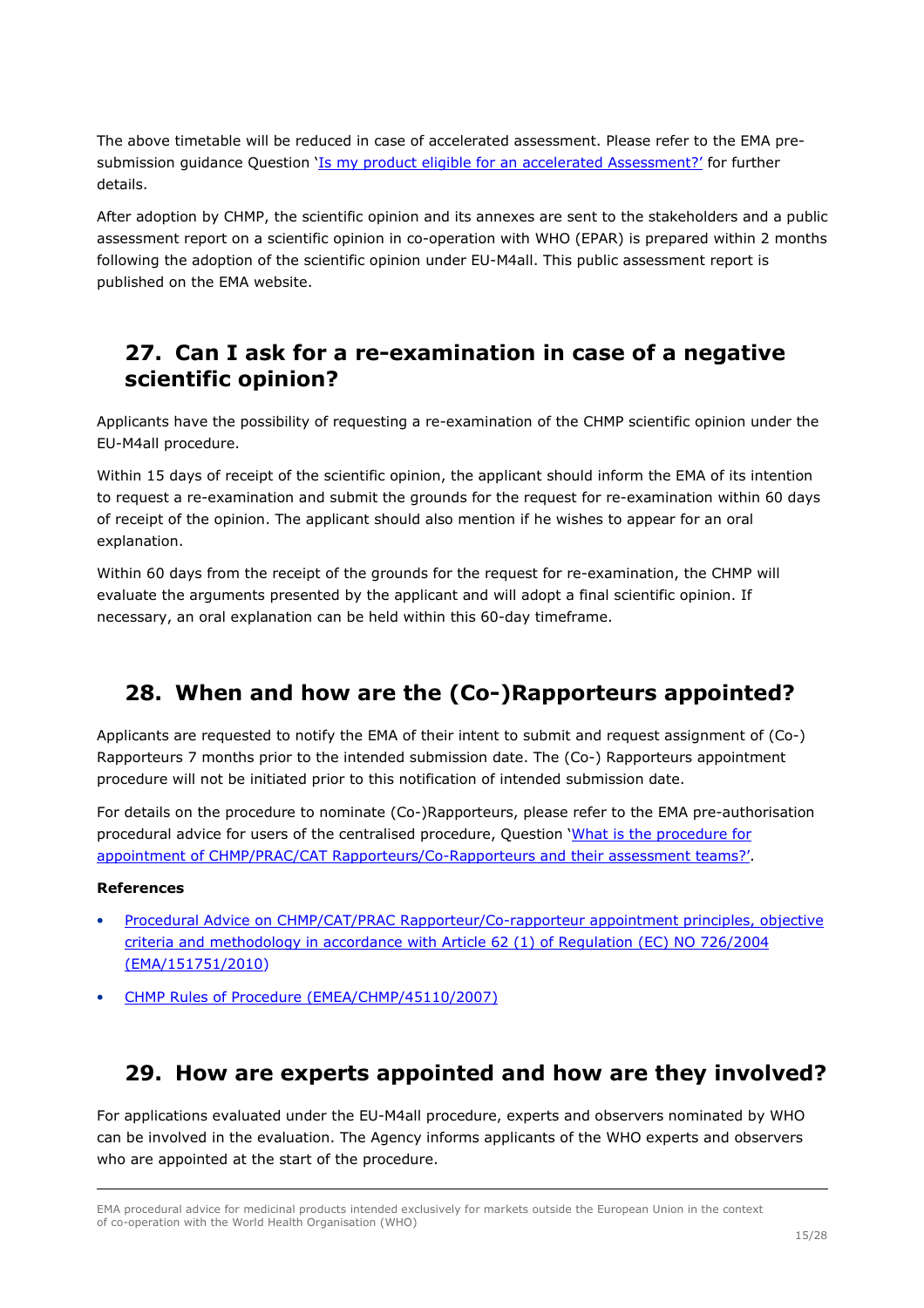WHO experts and experts nominated by WHO from target countries act as scientific expert reviewers of the rapporteurs' assessment reports and provide specific expertise and input. Their precise tasks and responsibilities in a particular procedure will depend on the specific product, therapeutic area and their areas of expertise. They may, for instance, be asked to comment on assessment reports or provide specific expertise at CHMP or other meetings. Observers nominated by WHO can attend CHMP and other meetings and may be invited to provide input. Experts and observers have no voting rights at the CHMP.

All nominated experts must carry out their tasks and responsibilities in accordance with EMA policies on confidentiality and conflicts of interest (see EMA Code of Conduct). Prior to their appointment and participation in meetings, all experts are obliged to submit a signed nomination form, a *curriculum vitae*, a public declaration of interests and confidentiality undertaking form. In addition, experts can only participate in discussions on products to the extent defined by their individual level of risk, in accordance with the **EMA policy and procedure on the handling of conflicts of interest.** 

Applicants are responsible for sending a copy of modules 1 and 2 of the dossier to WHO experts and observers who have been appointed, at the start of the procedure. They also need to send them a copy of any other relevant documentation that they produce during the procedure, such as responses to lists of questions or lists of outstanding issues. The EMA is responsible for forwarding the documents circulated and adopted during the evaluation procedure to the appointed WHO experts and observers.

#### **References**

**EMA Code of Conduct** 

#### **30. Can the evaluation of a medicinal product under the EU-M4all procedure be accelerated?**

Yes, the evaluation of a medicinal product under the EU-M4all procedure can be accelerated upon request of the applicant. The request is assessed by the CHMP in consultation with the WHO if appropriate. Applicants should provide justification and rationale for any requests for accelerated assessment.

The timing and the documentation referred in the EMA pre-authorisation procedural advice for users of the centralised procedure Question 'is my product eligible for an accelerated assessment?' should be submitted. The applicant should justify that the medicinal product would offer a major interest from the point of view of public health in the targeted countries where it is intended to be authorised.

### **31. Can a scientific opinion be subject to specific obligations under EU-M4all?**

The frameworks of conditional marketing authorisation or a marketing authorisation under exceptional circumstances can be applied by analogy to scientific opinions under the EU-M4all procedure. The applicant should submit as part of the application, a proposal for the appropriate post-authorisation measures (so-called 'specific obligations') together with a justification to its claim.

The following guidelines should be taken into consideration:

EMA procedural advice for medicinal products intended exclusively for markets outside the European Union in the context of co-operation with the World Health Organisation (WHO)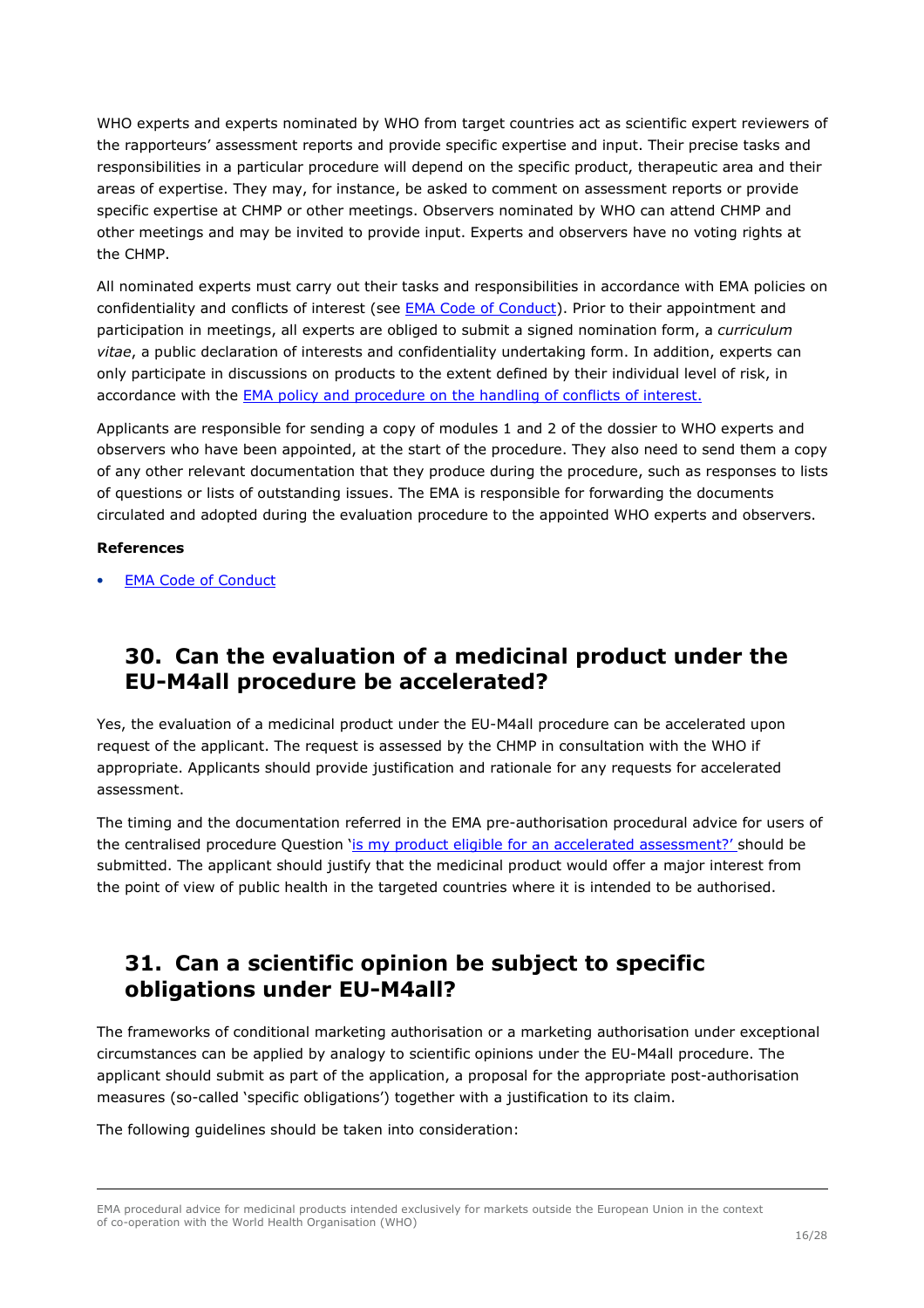- Guideline on procedures for the granting of a marketing authorisation under exceptional circumstances, pursuant to article 14 (8) of regulation (EC) no 726/2004
- Guideline on the scientific application and the practical arrangements necessary to implement commission regulation (EC) no 507/2006 on the conditional marketing authorisation for medicinal products for human use falling within the scope of regulation (EC) no 726/2004

#### **32. What is the fee for an application under the EU-M4all procedure?**

The fees for the assessment of centralised marketing authorisation applications, post-opinion services and annual fees apply by analogy to EU-M4all applications.

Small and medium-sized enterprises may benefit from some incentives in relation to scientific opinions pursuant to Article 58 of Regulation (EC) No 726/2004 (see question 11).

Applicants have also the possibility to request a total or partial waiver of the fee, which may be granted by the EMA's Executive Director after consultation of the CHMP. Requests for waivers should be sent to the Executive Director with justifications as early as possible, but not later than three months prior to the anticipated date of submission of the application for scientific advice.

For more information, please refer to the EMA pre-authorisation procedural advice for users of the centralised procedure question 'What fee do I have to pay and how is the appropriate fee for my application calculated?'.

The EMA contacts point for queries on Fees, Procedures or Application numbers, are: Product and Application Business Support (PA-BUS) or e-mail address: pa-bus@ema.europa.eu

#### **References**

Fees payable to the European Medicines Agency

### **33. Is a pharmacovigilance system and risk management plan needed?**

In principle, the same requirements for pharmacovigilance systems and risk management plans (RMPs) apply for applications under the EU-M4all procedure as for centrally authorised products and have to be adapted to the patients and to the health systems of the countries where the medicinal product is intended to be authorised.

Whilst a RMP should be submitted for all applications under the EU-M4all procedure, certain parts or modules of the RMP may be omitted when justified. Applicants are encouraged to contact the EMA prior to submitting an EU-M4all application to discuss RMP related questions.

At any stage, but in particular during the pre-authorisation phase, an applicant/holder may request advice on the development or the pharmacovigilance activities/risk minimisation measures in relation with an EU-M4all scientific opinion through the scientific advice procedure.

Besides, the summary of the pharmacovigilance system needs to be submitted at the time of application in module 1.8.1 and the proposed RMP should be submitted in module 1.8.2.

EMA procedural advice for medicinal products intended exclusively for markets outside the European Union in the context of co-operation with the World Health Organisation (WHO)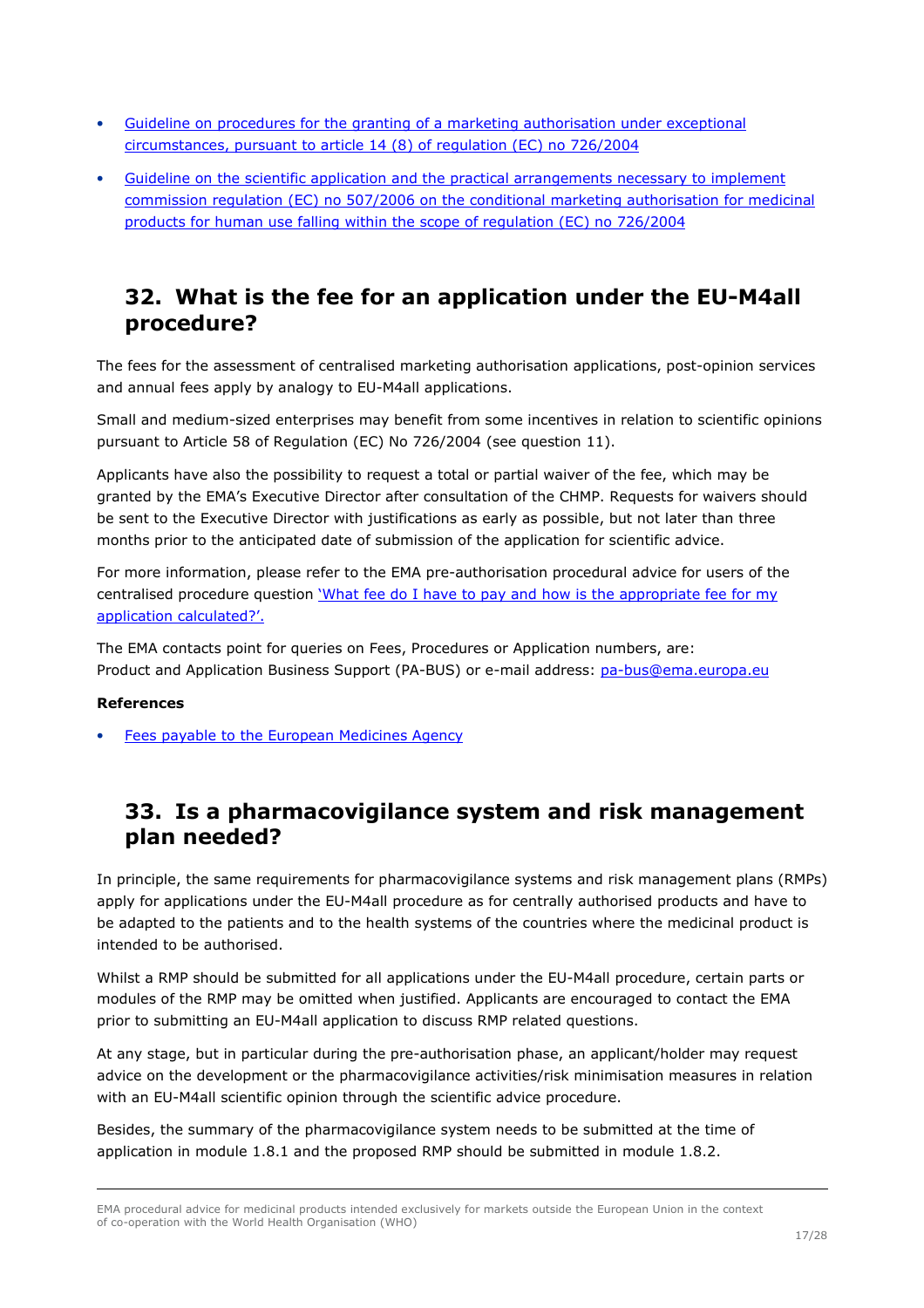An updated RMP should be submitted at the request of the European Medicines Agency and/or whenever the risk management system is modified, especially when new information may lead to a significant change to the benefit/risk profile, or as the result of an important (pharmacovigilance or risk minimisation) milestone being reached.

The scientific opinion holder should inform the EMA of any deviation to the submitted documentation and should provide the reason for such deviations. The CHMP, in collaboration with the WHO, may revise its opinion based on this information.

#### **References**

• Good Pharmacovigilance Practices for medicinal products for human use

#### **34. Can I submit an environmental risk assessment in the target markets?**

The submission of an environmental risk assessment (ERA) is recommended for EU-M4all applications. In case an ERA is not submitted, a justification should be included in the dossier.

Applicants are recommended to liaise with the local authorities where the medicinal product is intended to be authorised in order to ensure that the documentation complies with the applicable national legislation.

#### **References**

• Guideline on the environmental risk assessment of medicinal products for human use (EMEA/CHMP/SWP/4447/00)

#### **35. What information on manufacturers should be provided in an EU-M4all applications?**

In the notification of intention to submit an EU-M4all applications, applicants should mention the names, contact points, addresses and activities of the proposed manufacturers of the active substance(s) ('drug substance') and finished product (drug product'). The sequence of all different manufacturing sites involved should be clearly described in a flowchart.

#### *Application Form*

All sites involved in the production of the finished product and of the active substance(s) should be described (name and detailed address, including building reference) in section 2.5 of the application form, together with a description of the steps/activities performed at each site. This information must be consistent with the Module 3. It should include:

2.5.2: any site or contract laboratory used for quality control testing the finished product, including inprocess testing sites.

2.5.2: any site responsible for the manufacture of the medicinal product manufacture, including manufacturing sites of any diluent/solvent presented in a separate container but forming part of the medicinal product, immediate and outer packaging.

EMA procedural advice for medicinal products intended exclusively for markets outside the European Union in the context of co-operation with the World Health Organisation (WHO)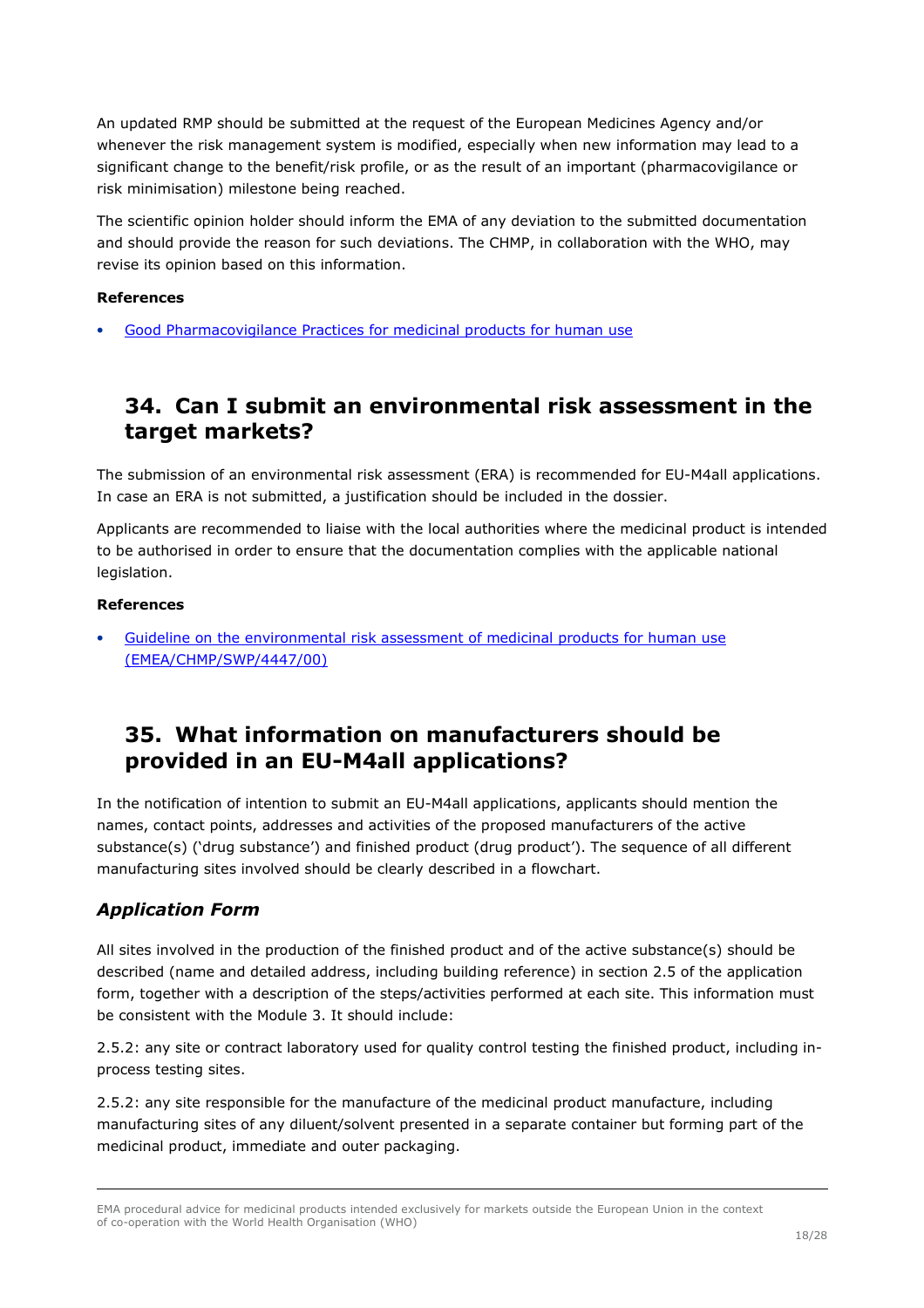2.5.3: any site involved in the manufacturing process of each source of active substance, including quality control / in-process testing sites. For biotechnology products, all sites of storage of master and working cell bank and preparation of working cell banks when relevant should be included.

For third country manufacturer(s), information about any previous GMP inspection (with, a copy of the GMP certificate if available) and/or any planned GMP inspection(s) should be provided, including details of the inspection dates, product category inspected and the name(s) of the inspecting competent authorities. Please also include WHO Pre-Qualification inspections, if available).

#### *Documents to be attached to the application form*

For all sites in the EEA, other than active substance manufacturers, copies of the 'Manufacturing Authorisation' or the EudraGMDP manufacturing authorisation reference number should be provided.

For all sites, other than active substance manufacturers, located in third countries, a document equivalent of manufacturing authorisation issued by the local competent authorities should be provided. If available, the latest GMP certificate or EudraGMDP certificate reference number should be provided.

A flowchart describing all the main steps involved in the manufacture of the active substance and finished product.

A document (C.V.) identifying the contact person responsible for product defects and recalls including its contact details.

#### *Product defects and recalls*

The scientific opinion holder should report forthwith to the competent authorities of the countries where the product is authorised and inform the EMA about any defect in a medicinal product that could result in a recall or abnormal restriction in supply, together with the corrective action(s) proposed. Depending on the quality issue(s), the CHMP may revise the scientific opinion.

#### **36. Do products need to be tested by an Official Medicines Control Laboratory before they are released for sale?**

The CHMP may recommend that certain products (such as vaccines, immunological products or medicinal products derived from human blood or human plasma) require testing of individual batches, performed by an independent control laboratory before release on the market(s). Therefore, the scientific opinion holder could be requested to submit samples from each batch of the bulk or medicinal product to an official medicines control laboratory (OMCL). A batch of a medicinal product can be placed on the market(s) once the OMCL has examined the batch in question and declared it to be compliant with the approved specifications by issuing a certificate of batch compliance.

The CHMP provides as part of the scientific opinion a list of the tests to be carried out by an OMCL.

OMCLs located in the EU are appointed by the European Directorate for the Quality of Medicines (EDQM). The EU OMCL should complete testing within 60 days of having received the sample. If the product is compliant, the EDQM provides a certificate of batch compliance to the applicant, who may then provide it to the local competent authorities where the medicinal product is authorised.

#### **References**

• European Directorate for the Quality of Medicines

EMA procedural advice for medicinal products intended exclusively for markets outside the European Union in the context of co-operation with the World Health Organisation (WHO)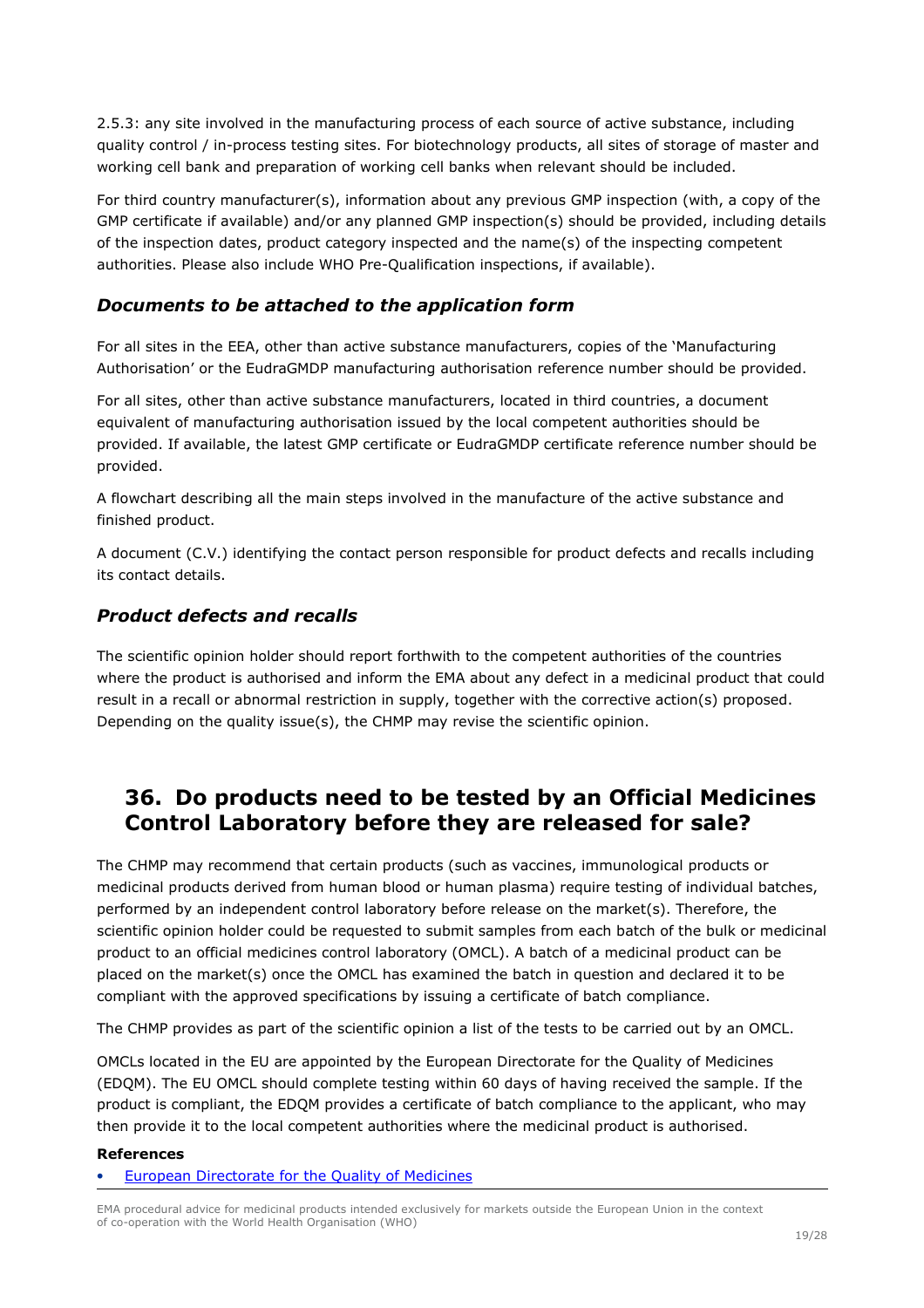#### **37. When is a good manufacturing practice, a good laboratory practice or good clinical practice inspection needed? How are inspections carried out?**

The same principles apply for good manufacturing practice (GMP), good laboratory practice (GLP) and good clinical practice (GCP) inspections for evaluations under the EU-M4all procedure as for the evaluation of a centrally medicinal product.

Clinical trials submitted as part of EU-M4all applications must be conducted in accordance with GCP, independently of the circumstances (e.g. country, population, data collection) under which they are performed. Applicants are highly encouraged to share an overview of actual GCP compliance in early discussions such as Scientific Advice and/or pre-submission meetings.

For details, see EMA website ' GCP inspections'.

For applications where the manufacturing site of the drug product is located inside the EEA, the Supervisory Authority is responsible for the inspection. For applications where the manufacturer of the product is located outside the EEA, a Competent Authority within the EEA will be nominated.

In case of request of accelerated assessment, the applicant should submit specific information in order to anticipate and integrate routine GCP and pre-approval GMP inspections into the accelerated assessment procedure. Applicants should refer to the EMA pre-authorisation guidance 'Is my product eligible for an accelerated Assessment?' for further details on the information to be provided and the related templates.

## **38. What is the fee for an inspection?**

The same fee as for inspection in the context of a centralised marketing authorisation application is charged.

For inspections outside the European Union, the applicant is also required to pay the travel and accommodation expenses for the inspectors and any experts or Rapporteurs involved. These expenses are paid directly by the applicant to the inspectors' authorities.

Fee incentives apply to SMEs established in the EU/EEA, in particular for inspection - please refer to question 11.

For more information on inspection fees, please refer to Fees payable to the European Medicines Agency.

#### **References**

• Fees payable to the European Medicines Agency

### **39. Can I submit active substance master file(s) (ASMF), vaccine antigen master file (VAMF) or plasma master file (PMF) for EU-M4all applications ?**

For active substances that may be subject to an ASMF, applicants may use this possibility in the context of an EU-M4all application. Applicants should include information on their intention to present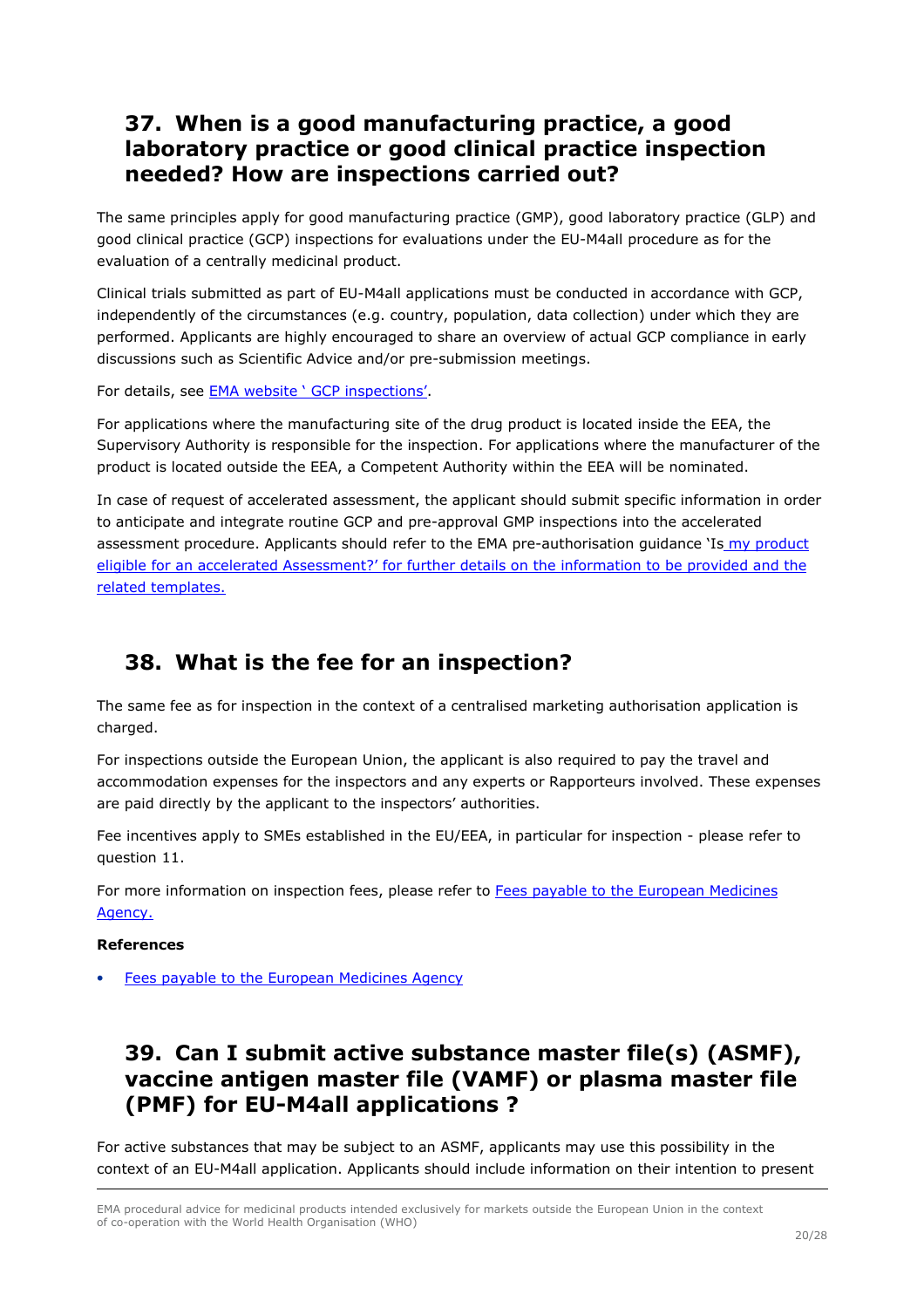the equivalent of an EU active substance master file (ASMF) when they send their notification of intention to submit an EU-M4all application.

Applicants should refer to the Guideline on Active Substance Master File Procedure (CHMP/QWP/227/02) for and the content requirements and the procedure to follow. If an ASMF already exists, the applicant should ensure that the active ingredient manufacturer's (AIM's) restricted part of the ASMF is submitted by the AIM at the same time as the main application.

Please note that the applicant should include a commitment to inform the EMA of any changes in the ASMF either as a separate letter included in Annex 5.11 or within the letter of access provided in Annex 5.11 of the application form.

Additional information can be found in the EMA Pre-submission guidance Question 'How should I submit an active substance master file (ASMF)?' and 'Practical Guidance on the use of the eCTD format for ASMF for Active Substance Master File Holders and Marketing Authorisation Holders'.

The concept of the ASMF does not apply to blood-derived medicinal products and vaccine antigens. In this context, the manufacturer can submit a PMF or a VAMF. If an applicant intends to use existing vaccine antigen master file (VAMF) or plasma master file (PMF) certificates in an application under the EU-M4all procedure , he will need to provide the valid VAMF or PMF certificate of compliance with European Union legislation and accompanying evaluation reports together with the respective VAMF or PMF data.

#### **References**

• Guideline on Active Substance Master File Procedure (CHMP/QWP/227/02)

### **40. What information is needed for medicinal products that contain or use material of animal or human origin in the manufacturing process?**

If a medicinal product contains material of animal or human origin or uses it in its manufacture, the applicant should comply with the Part I Module 3.2 (9) "Content: basis and principle" of the Annex I to Directive 2001/83/EC. This requires the applicant to demonstrate that the medicinal product is manufactured in accordance with the Note for Guidance on minimising the risk of transmitting animal spongiform encephalopathy agents via medicinal products.

This can be achieved by either of the following means:

- submitting certificates of suitability from the European Directorate for the Quality of Medicines (EDQM) in Annex 5.13 of the application form;
- inclusion of scientific data in Module 3.2 of the dossier to establish compliance, together with a review of these data in Module 2.3 (expert reports).

For all applications, table A on Materials of animal origin covered by the Notice for Guidance on minimising the risk of transmitting animal spongiform encephalopathy agents via medicinal products should be completed and included in Module 3.2.R.

For material from animals that is not covered by the Notice for Guidance on minimising the risk of transmitting animal spongiform encephalopathy agents via medicinal products and annex I of Directive 2001/83/EC or for materials of ruminant origin used in the establishment of existing master cell banks,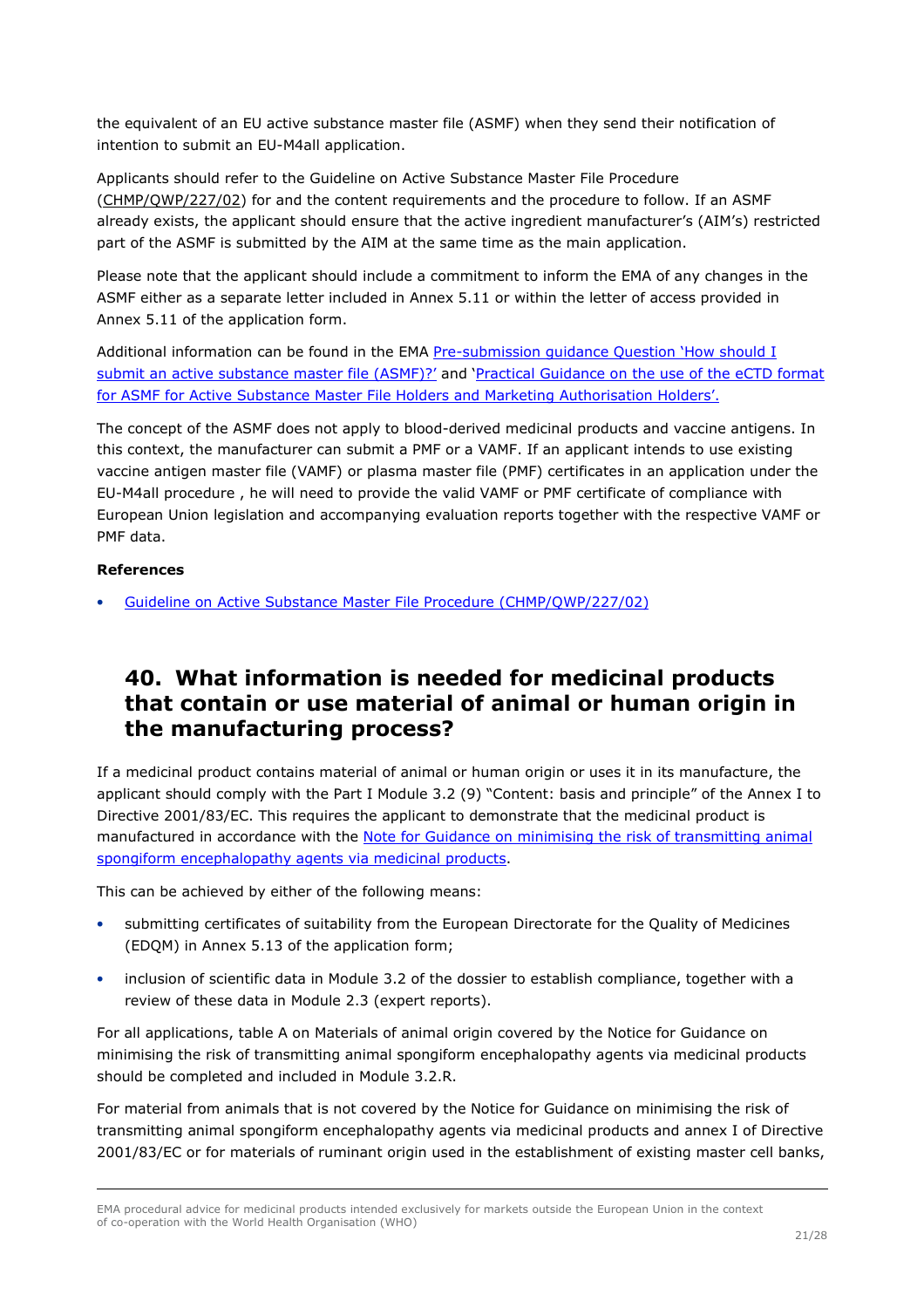applicants are requested to complete table B on 'Other materials of animal origin', and include it in Module 3.2.R.

If an application relates to a medicinal product that contains or uses material of human origin in its manufacture, applicants are requested to complete table C on albumin and other human tissue derived materials and include it in Module 3.2.R.

For adventitious agents, information assessing the risk with respect to potential contamination with adventitious agents, whether they are non-viral or viral, as laid down in guidelines as well as in general monograph and general chapter of the European Pharmacopoeia, shall be provided.

#### **References**

- Note for guidance on minimising the risk of transmitting animal spongiform encephalopathy agents via medicinal products (EMEA/410/01)
- European Medicines Agency's scientific guidelines on biological medicinal products

#### **41. Is a Commission Decision granted after adoption of a scientific opinion under EU-M4all?**

There is no Commission Decision granted following the adoption of an opinion under the EU-M4all procedure.

This opinion under the EU-M4all procedure is transmitted to the scientific opinion holder and to the WHO.

#### **42. What is published following a scientific opinion under EU-M4all?**

Within 2 months following the adoption of the scientific opinion under the EU-M4all procedure, a public assessment report, similar to the assessment report for centrally authorised medicinal products (EPAR), is published.

The public assessment report for EU-M4all applications reflects the scientific conclusions reached by the CHMP at the end of the evaluation process, with redaction of commercially confidential information.

In addition to the assessment report, EMA publishes a lay-language summary for the public, the product information and a list of all authorised presentations. These documents are available on the medicines webpage, which is updated throughout the life-cycle of the product.

An assessment report and a questions-and-answers document are published following the withdrawal of an application for a scientific opinion or following a negative scientific opinion. More details can be found on the EMA website on Question 'what we publish on medicines and when?'.

All documents related to EU-M4all applications are published in English only.

EMA procedural advice for medicinal products intended exclusively for markets outside the European Union in the context of co-operation with the World Health Organisation (WHO)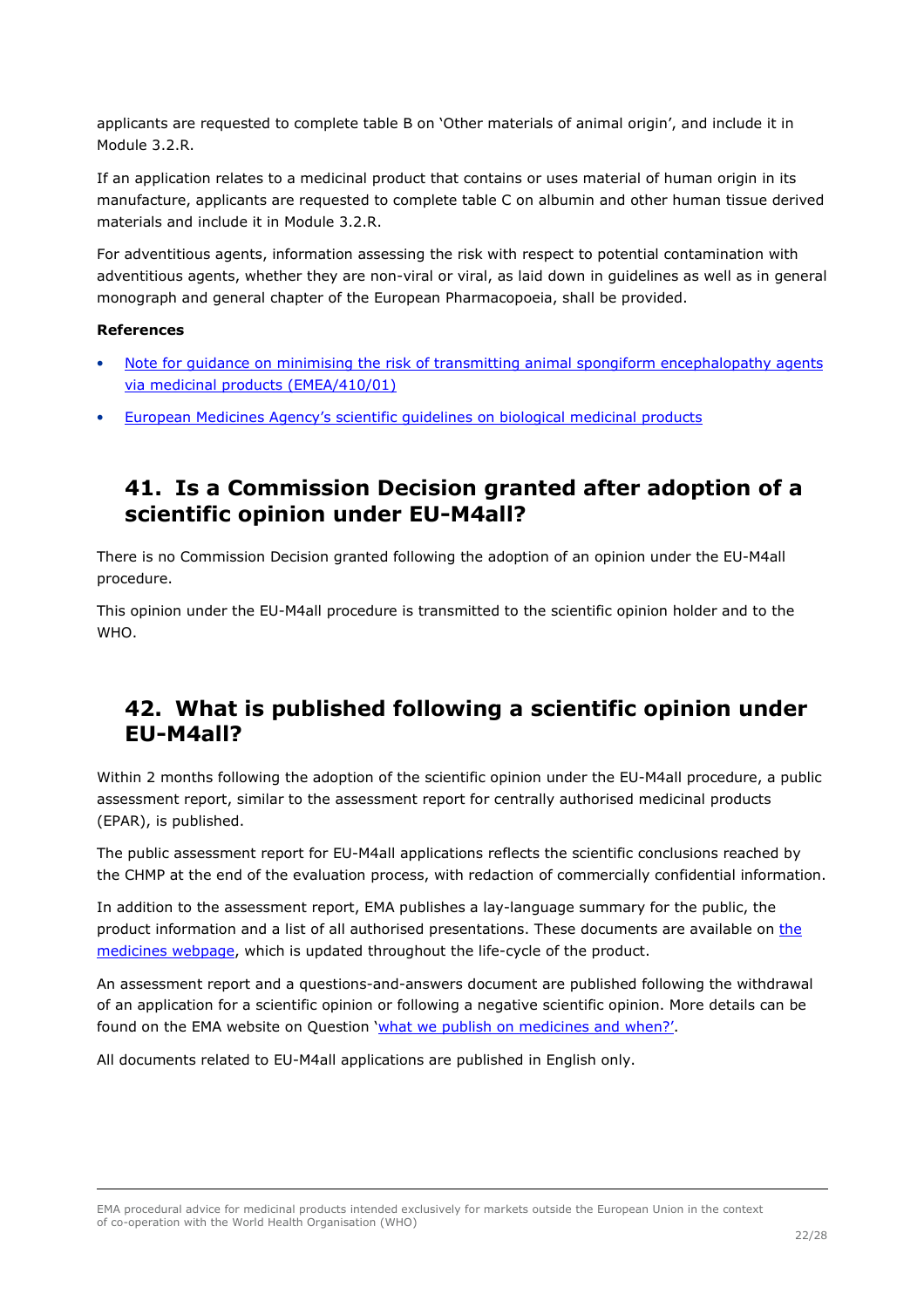## **43. Can the EMA certify scientific opinions under EU-M4all?**

The Agency delivers certificates for medicinal products which have been subject to an opinion pursuant to Article 58.

The European Medicines Agency issues certificates within 10 working days (standard procedure) or within 2 working days (urgent procedure) following receipt of a valid application form.

For more information regarding certificates, in particular on the practical details to make a request, please see the EMA website on 'Certificates of medicinal products'.

#### **44. What information do I need to submit after the opinion?**

The scientific opinion holder shall keep the scientific opinion up-to-date and submit any corresponding change to the EMA. Any information that may have an impact on the benefit-risk balance of the medicinal product shall be submitted to the EMA forthwith. The holder must also take into account any technical and scientific progress and introduce any changes that may be required to enable the medicinal product to be manufactured and checked by means of generally accepted scientific methods. Any amendment to the opinion needs to be assessed by the EMA in collaboration with the WHO via **variation applications**. By analogy to centralised marketing authorisations, the same procedural elements (notably the categorisation of variations) and the data requirements to support such applications, apply. For further details, the scientific opinion holder should refer to the EMA postauthorisation quidance. Applicants should use the specific application forms available at the EMA webpage 'Article 58 applications: Regulatory and procedural guidance'.

In particular cases, the Scientific Opinion Holder may be requested to submit Post-Authorisation Measures (PAM) to the Agency, the submission must be in accordance with the corresponding procedural details laid down in the EMA website – Post-Authorisation Measures.

In the framework of their confidentiality arrangement, the EMA and WHO can exchange any information relating to medicinal products evaluated under the EU-M4all procedure. The EMA will contact the WHO for any information related to the scientific opinion under the EU-M4all procedure.

It is reminded that the post-authorisation activities related to the scientific opinion under the EU-M4all procedure are without prejudice to the scientific opinion holder's obligations; they shall ensure compliance with the applicable national legislation where the medicinal product is authorised.

## **45. What are the pharmacovigilance requirements in relation with the EU-M4all Scientific Opinion?**

The following pharmacovigilance obligations related to the EU-M4all opinions do not substitute for the requirements (e.g. in terms of reporting of adverse reactions) of the countries where a marketing authorisation has been granted. The scientific opinion holder shall ensure compliance with national legislation where the medicinal product is authorised.

With regards to its pharmacovigilance requirements at the level of the EMA:

EMA procedural advice for medicinal products intended exclusively for markets outside the European Union in the context of co-operation with the World Health Organisation (WHO)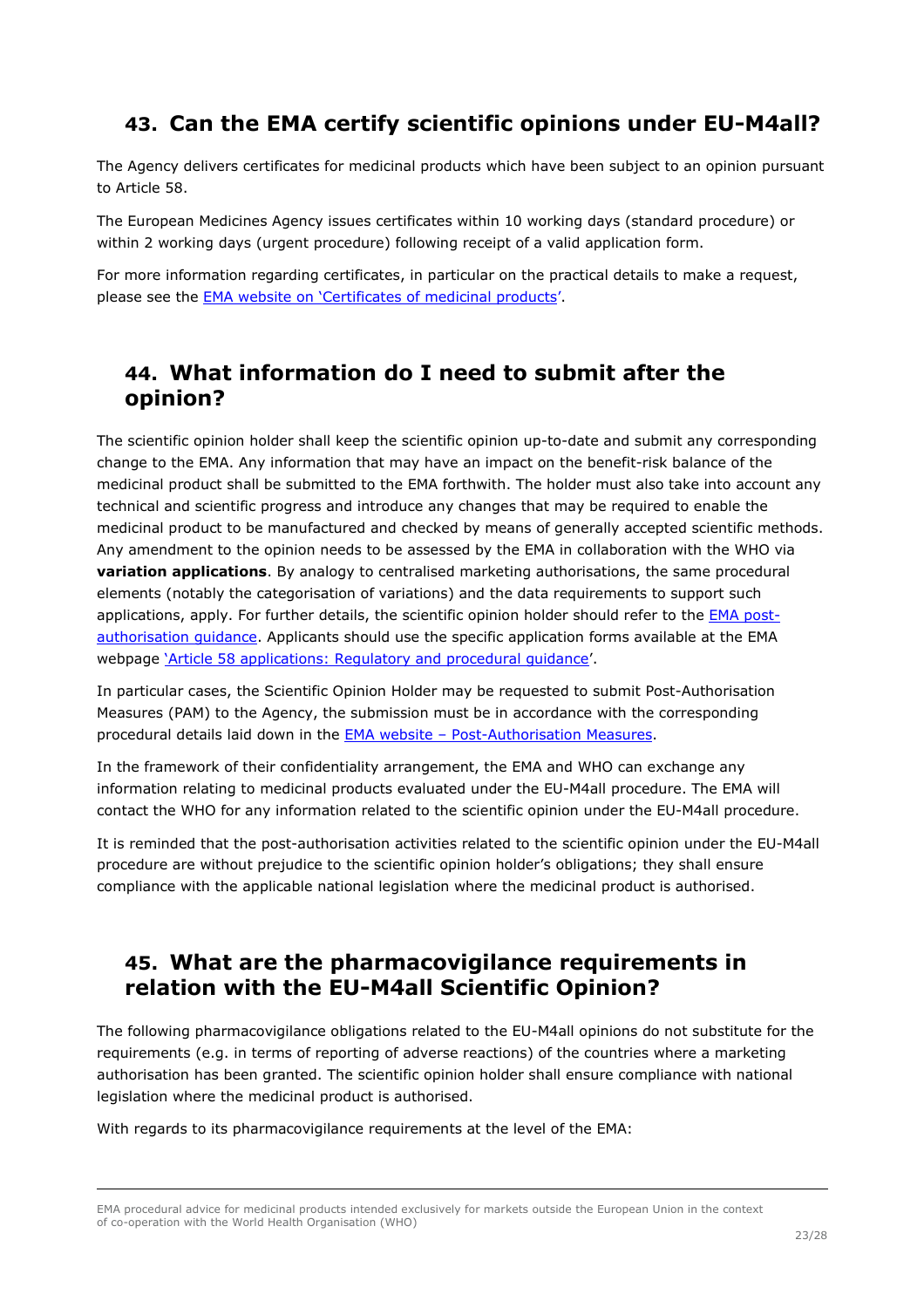- All reported **serious adverse reactions** should be recorded by the scientific opinion holder and submitted to the EMA within the time frames and format stated in the Module VI 'Management and reporting of adverse reactions to medicinal products' of the Guideline on good pharmacovigilance practices (GVP) and in the other documents available on the EMA Website - EudraVigilance.
- In accordance with Article 28c(1) of Regulation (EC) No 726/2004, the Agency shall make available promptly all suspected adverse reaction reports occurring in the Union to the World Health Organisation. Individual case safety reports might be shared by national countries with the WHO.
- There is no obligation for the Scientific Opinion Holder to ensure that the contact person for pharmacovigilance issues and the Pharmacovigilance System Master File (PSMF) are located within an EU/EEA Member State. The contact person should be easily reachable by the EMA in case of urgent need for communication. Therefore, the residence of the contact person responsible for pharmacovigilance should be in a WHO Member State.
- The PSMF should be located in the WHO Member State where the main pharmacovigilance activities are performed, or at the site where the contact person for pharmacovigilance operates.
- **Periodic safety update reports** (PSURs) for the concerned medicinal products should be submitted in accordance with the frequency stated in the scientific opinion under the EU-M4all procedure. The format of the PSUR shall follow the structure described in the Commission implementing Regulation (EU) No 520/2012. By analogy, the content of the PSUR and the related submission modalities as for centralised marketing authorisations should be the same. Further details can be found in Module VII 'Periodic safety update report' of the Guideline on good pharmacovigilance practices (GVP) and on the EMA Website – PSUR, in particular the 'Questions and Answers on PSURs'.
- To perform signal detection on any data sources available to them (e.g. opinion holder's safety database, scientific literature) related to their medicinal products. Should any information that may affect the benefit-risk balance of the medicinal product be made available, the holder should inform the Agency forthwith. By analogy to the centralised marketing authorisations, the holder should follow the requirements for the management of safety signals as described in Module IX 'Signal management of the Guideline on good pharmacovigilance practices (GVP) and on the EMA website – Signal management, in particular the 'Questions and Answers on signal management'. The documentation from the CIOMS Working Group VIII on Application of Signal Detection in Pharmacovigilance (CIOMS VIII) can be found on the Council for International Organizations of Medical Sciences website.

The Scientific Opinion Holder may be required to submit to the Agency Post-Authorisation Measures (PAM), such as study protocols. The submission must be in accordance with the corresponding procedural details laid down in the EMA website – Post-Authorisation Measures.

In case of new information that may affect the benefit-risk balance of the medicinal product, the CHMP in consultation with the WHO can revise the scientific opinion on its own initiative.

In the framework of their confidentiality arrangement, the EMA and WHO can exchange any information relating to medicinal products evaluated under the EU-M4all procedure. The EMA will contact the WHO for any information related to the scientific opinion under the EU-M4all procedure.

It is reminded that the post-authorisation activities related to the scientific opinion under the EU-M4all procedure are without prejudice to the Scientific Opinion Holders' obligations; they shall also ensure compliance with the national legislation where the medicinal product is authorised.

EMA procedural advice for medicinal products intended exclusively for markets outside the European Union in the context of co-operation with the World Health Organisation (WHO)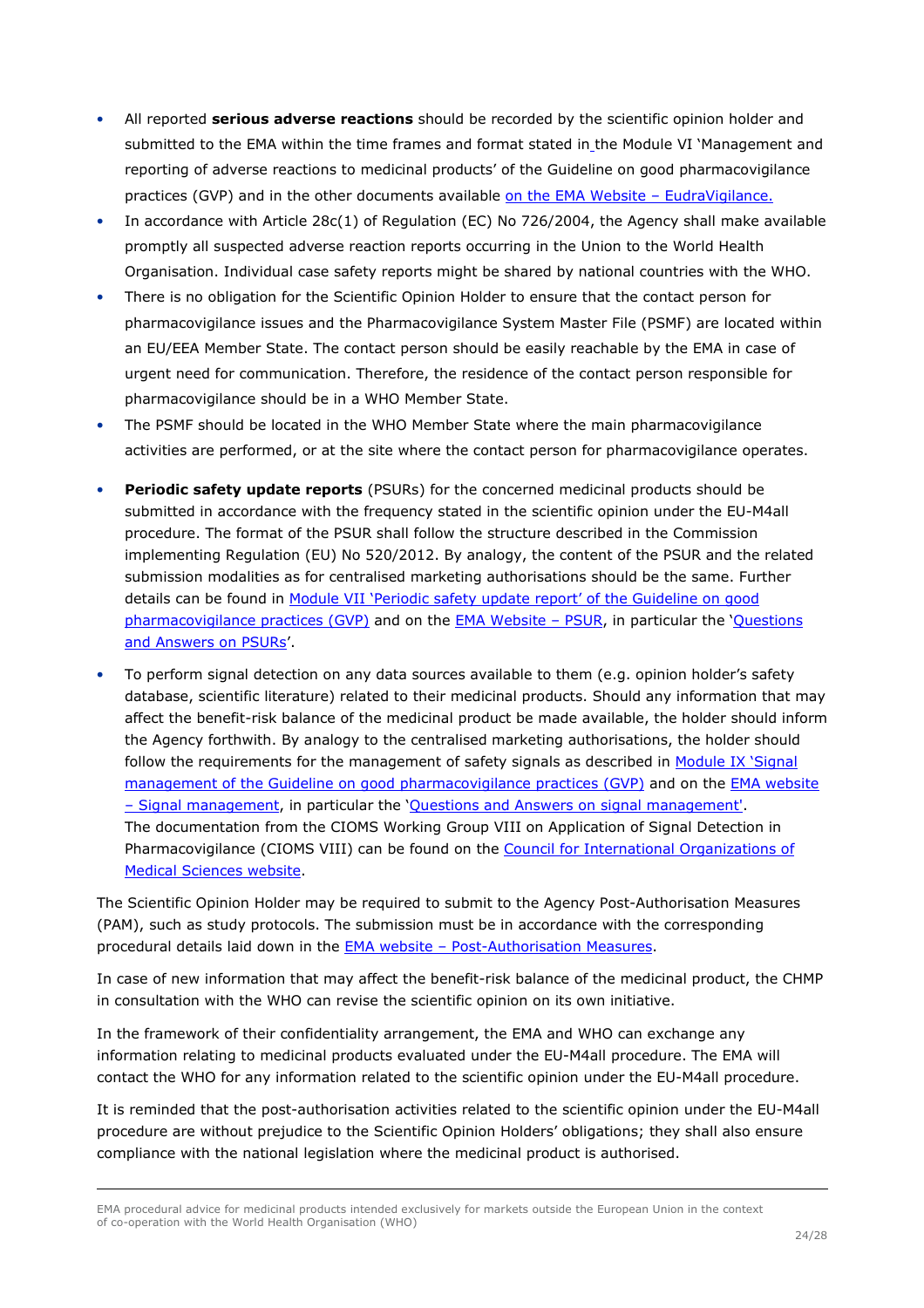#### **References**

- EMA Post-authorisation guidance
- EMA Pharmacovigilance
- Good Pharmacovigilance Practices for medicinal products for human use

#### **46. What to do in case of product defects or batch recalls?**

The scientific opinion holder shall report forthwith any product defect, together with the corrective actions proposed, which may result in significant restriction in supply of the medicinal product or in a batch recall to:

- the competent authorities of the countries where the product is authorised, in accordance with the applicable national legislation.
- the EMA.

Depending on the nature of the issue, CHMP may revise its opinion in collaboration with WHO.

#### **47. Can the scientific opinion under EU-M4all be transferred to another holder?**

The scientific opinion under the EU-M4all procedure can be transferred to another scientific opinion holder.

The current (transferor) and the next (transferee) scientific opinion holders need to submit to the EMA a signed declaration (see cover letter template) stating:

- The name of the medicinal product concerned.
- The identification (name, address, contact person at opinion holder's address, telephone number and email address) of the transferor and the transferee.
- A document certifying that the complete and up-to-date file concerning the medicinal product or a copy of this file has been made available to or has been transferred to the transferee.
- If applicable, the date on which the transferor and the transferee finalise the transitional organisational arrangements and the transferee takes over all responsibilities. This is referred to as the implementation date. The duration of this transitional period should be proportionate to the organisational activities that need to be performed by the transferor and transferee and should not exceed 6 months. The activities performed by the transferor during the transitional period should be described.

The transferee needs to submit a signed declaration (attachment 1) stating:

- The name and contact details of the person authorised for communication with EMA.
- The name and contact details of the person responsible for quality issues.

The transferee and the responsible for pharmacovigilance need to submit a signed declaration (attachment 2) stating:

EMA procedural advice for medicinal products intended exclusively for markets outside the European Union in the context of co-operation with the World Health Organisation (WHO)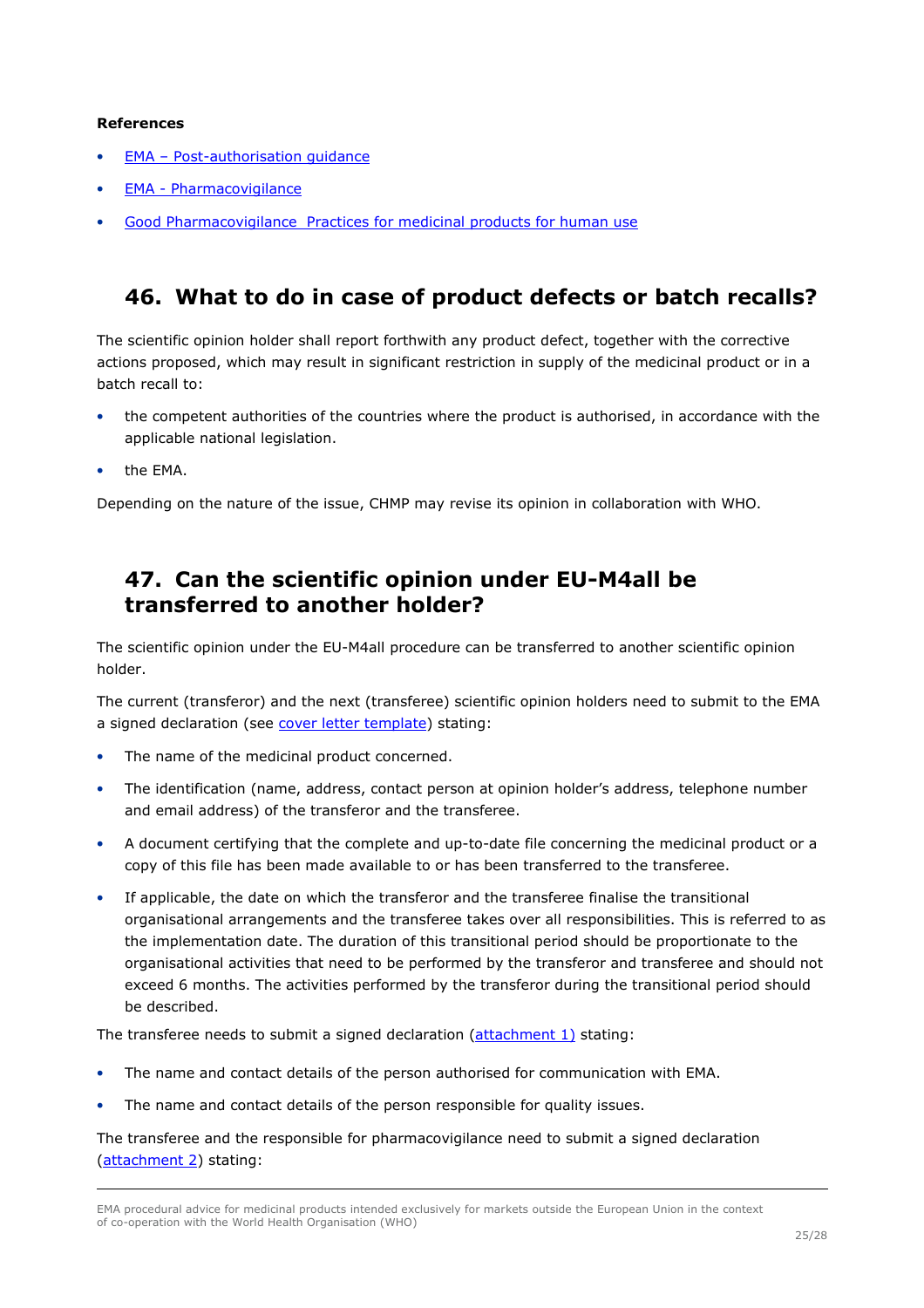- The name and contact details of the responsible for pharmacovigilance.
- That the transferee has at his disposal a qualified person responsible for pharmacovigilance and the necessary means to fulfil the tasks and responsibilities listed in Title IX of Directive 2001/83/EC by analogy.

Where applicable, an update of the product information and of the summary of the pharmacovigilance system should be submitted in Modules 1.3.1 and 1.8.1

For further details on the procedure, please refer by analogy to Questions 'How and to whom shall I submit my transfer of marketing-authorisation application?' and 'How shall my transfer-of-marketingauthorisation application be handled (timetable)?'.

The transferor and transferee are recommended to liaise with the EMA in advance of the submission to streamline the transfer procedure.

### **48. What should be done when the holder does not intend to maintain the scientific opinion under EU-M4all?**

In case the holder does not intends to maintain the scientific opinion under the EU-M4all procedure, the holder should send a letter to the EMA notifying its intention. The holder should include the following information:

- background reason(s);
- countries where a MA was granted based on the EU-M4all opinion and where the product is currently authorised/marketed and estimates for the remaining products on the market (last batch released and expiry date of last batch);
- declaration that the applicant will ensure post-authorisation activities related to the medicinal product administered to patients and the remaining medicinal product on the market if there is no batch recall (e.g. ADR reporting, quality defects reporting)
- list and status of the remaining post-authorisation measures, as well as the ongoing procedures (PSUR, variations…).
- details of the communication plan to inform the public health authorities and other concerned public health actors, as well as the public and healthcare professionals of the concerned countries;
- information on the therapeutic alternatives available, if appropriate

The EMA will update the product-webpage of the medicinal product.

The above is without prejudice to the scientific opinion holder's duty to inform the countries where a marketing authorisation was granted based on the scientific opinion under the EU-M4all procedure and to ensure compliance with national legislation.

# **49. How long is the EU-M4all scientific opinion valid?**

The scientific opinion under the EU-M4all procedure remains valid unless otherwise stated by the Agency on the EMA webpage. EU-M4all products do not undergo a 5-year renewal.

EMA procedural advice for medicinal products intended exclusively for markets outside the European Union in the context of co-operation with the World Health Organisation (WHO)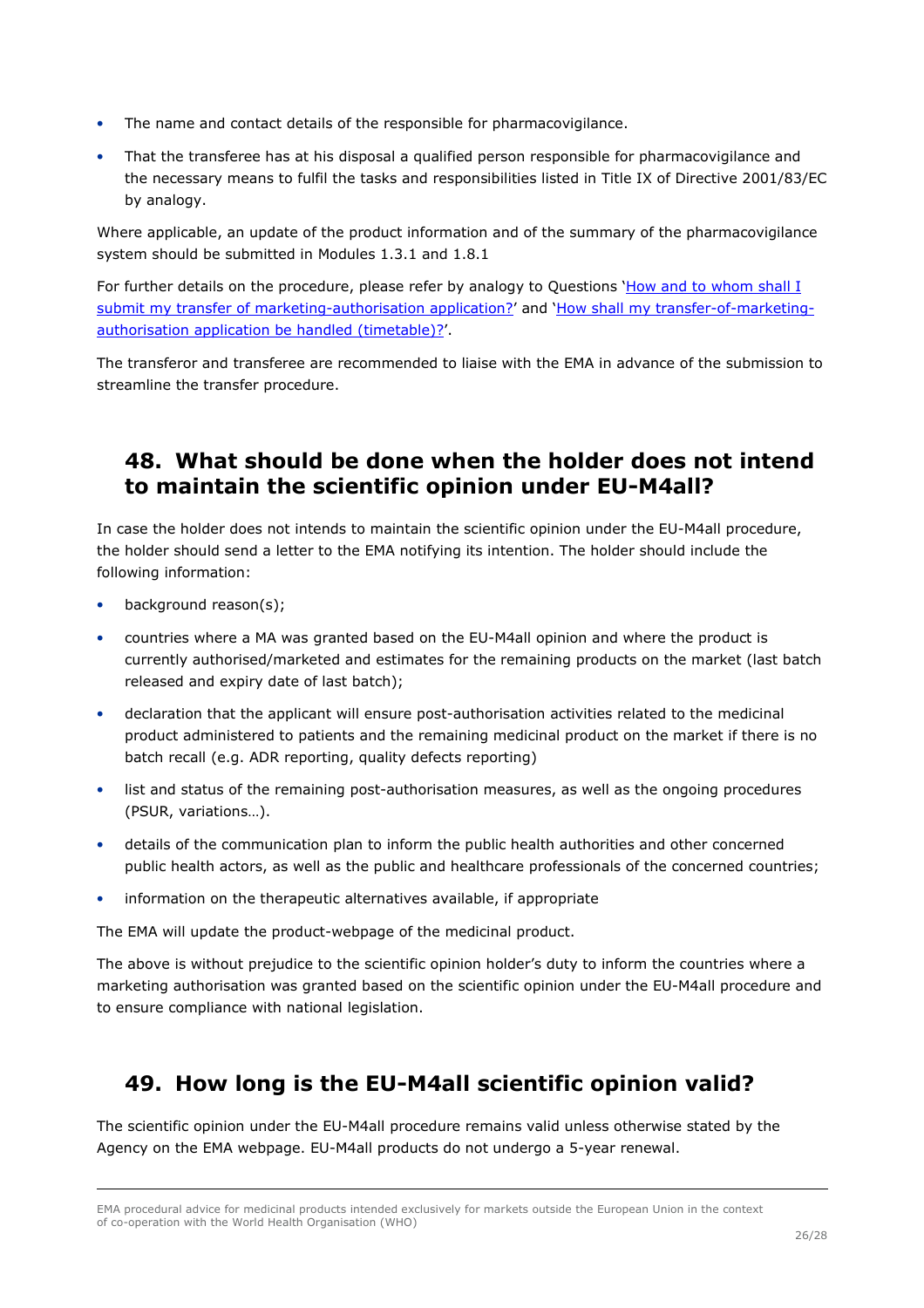## **50. Can I submit a parallel application for EU-M4all opinion and Centralised Marketing Authorisation procedure?**

The applicant can request for a simultaneous evaluation of applications for EU marketing authorisation through the centralised procedure and for an opinion for EU-M4all (under Article 58 of Regulation (EC) No 726/2004).

For this simultaneous evaluation process, applicants will be required to submit two separate applications.

The technical dossier of the intended medicines shall be identical. Differences such as different formulations, pharmaceutical forms, storage conditions or routes of administration should be discussed with the Agency before the submission to determine whether they are compatible with a parallel assessment. Eligibility for both procedures should be ideally requested at the same time to EMA; EMA recommends providing the eligibility request preferably at the earliest 18 months, and at the latest 7 months, before the MAA/EU-M4all applications are submitted to the EMA.

#### **References**

- Parallel application for EU-M4all and Centralised Marketing Authorisation procedure
- Pre-submission request form

#### **51. Is cross-referencing to other application possible in the parallel application for EU-M4all and EU-MAA?**

No, at time of filing two separate eCTD submissions are required and cross-referencing to the other application is not allowed. It should however be written in the cover letter if the content is the same or highlighting the differences between the two procedures to streamline the assessment. Two separate validations of both applications will be performed before the start of the procedures. Following validation and should the parallel assessment meet the required criteria, both applications should follow the same timetable and be assessed in parallel. It is to be noted that the applications will start with the same timetable, however during the assessment the procedural timetables may differ.

### **52. Will EU-M4all and EU-MAA follow the same Accelerated Assessment procedural timetable?**

EU-M4all (Article 58) and the EU MAA will be separated submissions and procedures, and both will start with the same procedural timetable. One single Accelerated Assessment form can be submitted, clearly mentioning both procedures in the application form.

Any request for accelerated assessment should be made at least two to three months before submitting the marketing-authorisation application(s). EMA strongly recommends that applicants request a pre-submission meeting six to seven months before submission to prepare for evaluation under accelerated assessment. The request for a pre-submission meeting should be sent electronically to EMA together with supporting documentation.

#### **References**

EMA procedural advice for medicinal products intended exclusively for markets outside the European Union in the context of co-operation with the World Health Organisation (WHO)